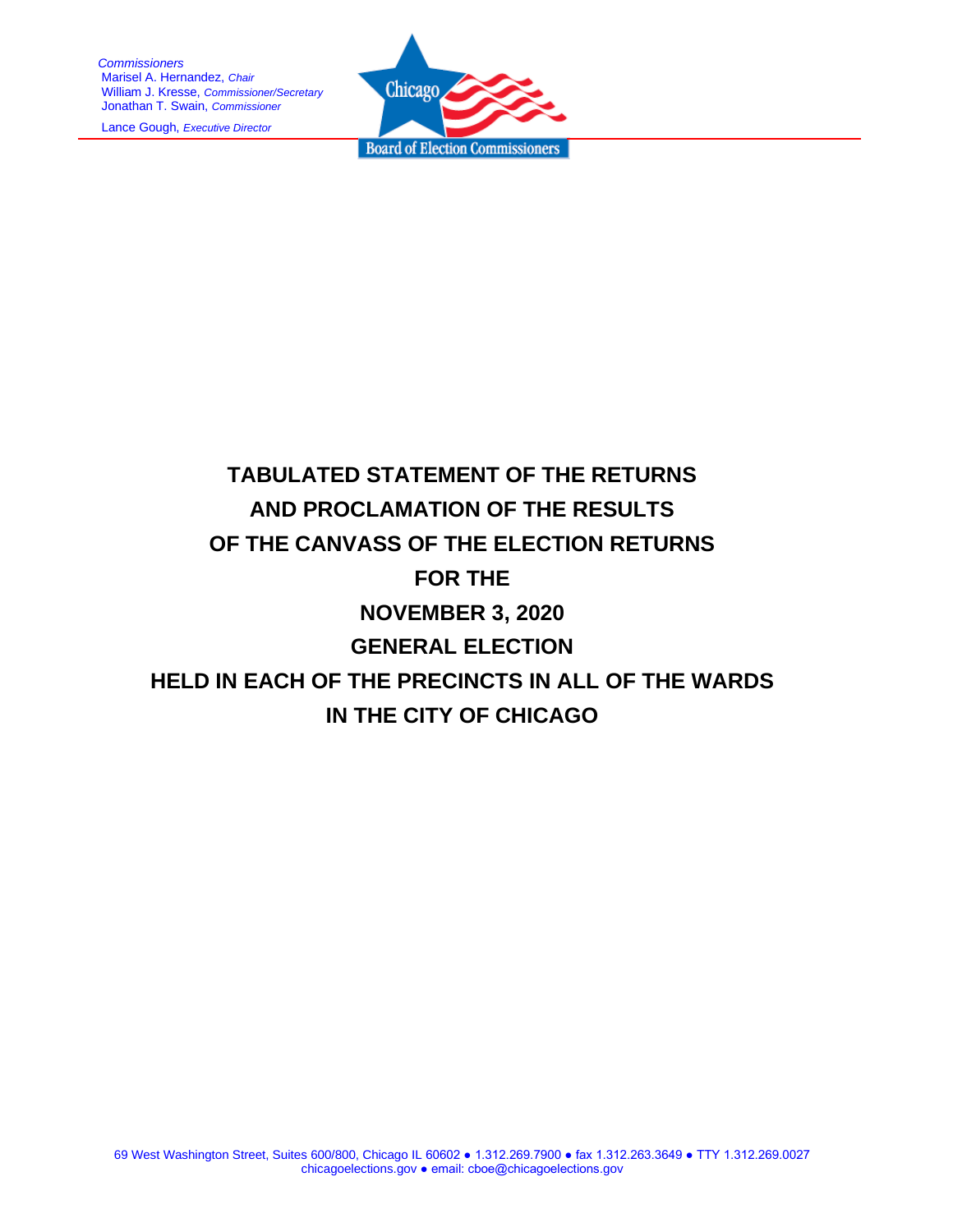## **City of Chicago, Illinois** PROCLAMATION 1 of 22 **November 3, 2020 Statistics**

35th Representative District 36th Representative District 31st Representative District 32nd Representative District 33rd Representative District 34th Representative District 26th Representative District 27th Representative District 28th Representative District 29th Representative District 22nd Representative District 23rd Representative District 24th Representative District 25th Representative District 16th Representative District 19th Representative District 20th Representative District 21st Representative District 12th Representative District 13th Representative District 14th Representative District 15th Representative District 8th Representative District 9th Representative District 10th Representative District 11th Representative District 3rd Representative District 4th Representative District 5th Representative District 6th Representative District 28th Legislative District 39th Legislative District 1st Representative District 2nd Representative District 16th Legislative District 17th Legislative District 18th Legislative District 20th Legislative District 12th Legislative District 13th Legislative District 14th Legislative District 15th Legislative District 1st Legislative District 2nd Legislative District 7th Legislative District 8th Legislative District 10th Legislative District 11th Legislative District 3rd Legislative District 4th Legislative District 5th Legislative District 6th Legislative District FEDERAL State of Illinois

| 2,069 | Precincts | Reported: | 2,069     |
|-------|-----------|-----------|-----------|
| 2,069 | Precincts | Reported: | 2,069     |
| 136   | Precincts | Reported: | 136       |
| 175   | Precincts | Reported: | 175       |
| 200   | Precincts | Reported: | 200       |
| 51    | Precincts | Reported: | 51        |
| 212   | Precincts | Reported: | 212       |
| 185   | Precincts | Reported: | 185       |
| 162   | Precincts | Reported: | 162       |
| 94    | Precincts | Reported: | 94        |
| 115   | Precincts | Reported: | 115       |
| 128   | Precincts | Reported: | 128       |
| 19    | Precincts | Reported: | 19        |
| 179   | Precincts | Reported: | 179       |
| 121   | Precincts | Reported: | 121       |
| 14    | Precincts |           | 14        |
| 139   | Precincts | Reported: | 139       |
| 123   | Precincts | Reported: |           |
| 72    | Precincts | Reported: | 123<br>72 |
| 151   | Precincts | Reported: | 151       |
|       | Precincts | Reported: |           |
| 3     |           | Reported: | 3         |
| 28    | Precincts | Reported: | 28        |
| 71    | Precincts | Reported: | 71        |
| 66    | Precincts | Reported: | 66        |
| 82    | Precincts | Reported: | 82        |
| 103   | Precincts | Reported: | 103       |
| 106   | Precincts | Reported: | 106       |
| 108   | Precincts | Reported: | 108       |
| 51    | Precincts | Reported: | 51        |
| 107   | Precincts | Reported: | 107       |
| 118   | Precincts | Reported: | 118       |
| 97    | Precincts | Reported: | 97        |
| 90    | Precincts | Reported: | 90        |
| 90    | Precincts | Reported: | 90        |
| 78    | Precincts | Reported: | 78        |
| 51    | Precincts | Reported: | 51        |
| 44    | Precincts | Reported: | 44        |
| 78    | Precincts | Reported: | 78        |
| 41    | Precincts | Reported: | 41        |
| 40    | Precincts | Reported: | 40        |
| 89    | Precincts | Reported: | 89        |
| 2     | Precincts | Reported: | 2         |
| 17    | Precincts | Reported: | 17        |
| 89    | Precincts | Reported: | 89        |
| 106   | Precincts | Reported: | 106       |
| 78    | Precincts | Reported: | 78        |
| 50    | Precincts | Reported: | 50        |
| 14    | Precincts | Reported: | 14        |
| 73    | Precincts | Reported: | 73        |
| 78    | Precincts | Reported: | 78        |
| 68    | Precincts | Reported: | 68        |
| 60    | Precincts | Reported: | 60        |
| 56    | Precincts | Reported: | 56        |
| 24    | Precincts | Reported: | 24        |
|       |           |           |           |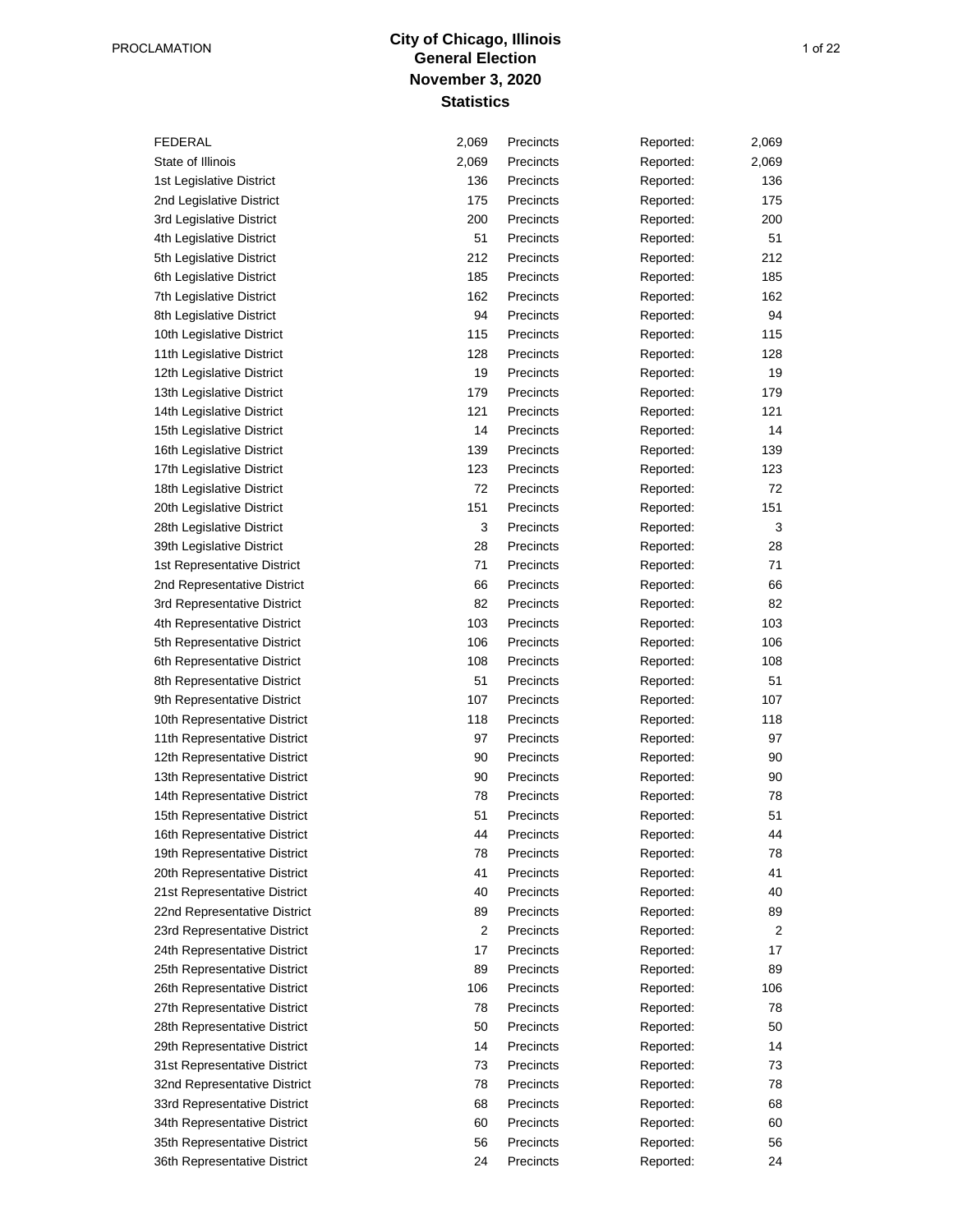## **City of Chicago, Illinois** PROCLAMATION 2 of 22 **November 3, 2020 Statistics**

33rd Ward 34th Ward 35th Ward 36th Ward 29th Ward 30th Ward 31st Ward 32nd Ward 25th Ward 26th Ward 27th Ward 28th Ward 21st Ward 22nd Ward 23rd Ward 24th Ward 17th Ward 18th Ward 19th Ward 20th Ward 13th Ward 14th Ward 15th Ward 16th Ward 9th Ward 10th Ward 11th Ward 12th Ward 5th Ward 6th Ward 7th Ward 8th Ward 1st Ward 2nd Ward 3rd Ward 4th Ward 12th County Board District 13th County Board District 16th County Board District City Of Chicago 8th County Board District 9th County Board District 10th County Board District 11th County Board District 3rd County Board District 4th County Board District 5th County Board District 7th County Board District 55th Representative District 78th Representative District 1st County Board District 2nd County Board District 39th Representative District 40th Representative District

| 91    | Precincts | Reported: | 91    |
|-------|-----------|-----------|-------|
| 72    | Precincts | Reported: | 72    |
| 3     | Precincts | Reported: | 3     |
| 28    | Precincts | Reported: | 28    |
| 144   | Precincts | Reported: | 144   |
| 269   | Precincts | Reported: | 269   |
| 266   | Precincts | Reported: | 266   |
| 215   | Precincts | Reported: | 215   |
| 87    | Precincts | Reported: | 87    |
| 147   | Precincts | Reported: | 147   |
| 227   | Precincts | Reported: | 227   |
| 67    | Precincts | Reported: | 67    |
| 258   | Precincts | Reported: | 258   |
| 207   | Precincts | Reported: | 207   |
| 244   | Precincts | Reported: | 244   |
| 61    | Precincts | Reported: | 61    |
| 9     | Precincts | Reported: | 9     |
| 2,069 | Precincts | Reported: | 2,069 |
| 44    | Precincts | Reported: | 44    |
| 46    | Precincts | Reported: | 46    |
| 41    | Precincts | Reported: | 41    |
| 38    | Precincts | Reported: | 38    |
| 41    | Precincts | Reported: | 41    |
| 48    | Precincts | Reported: | 48    |
| 46    | Precincts | Reported: | 46    |
| 56    | Precincts | Reported: | 56    |
| 51    | Precincts | Reported: | 51    |
| 36    | Precincts | Reported: | 36    |
| 38    | Precincts | Reported: | 38    |
| 23    | Precincts | Reported: | 23    |
| 48    | Precincts | Reported: | 48    |
| 31    | Precincts | Reported: | 31    |
| 24    | Precincts | Reported: | 24    |
| 36    | Precincts | Reported: | 36    |
| 41    | Precincts | Reported: | 41    |
| 50    | Precincts | Reported: | 50    |
| 57    | Precincts | Reported: | 57    |
| 39    | Precincts | Reported: | 39    |
| 54    | Precincts | Reported: | 54    |
| 25    | Precincts | Reported: | 25    |
| 39    | Precincts | Reported: | 39    |
| 41    | Precincts | Reported: | 41    |
| 32    | Precincts | Reported: | 32    |
| 49    | Precincts | Reported: | 49    |
| 50    | Precincts | Reported: | 50    |
| 46    | Precincts | Reported: | 46    |
| 44    | Precincts | Reported: | 44    |
| 32    | Precincts | Reported: | 32    |
| 41    | Precincts | Reported: | 41    |
| 43    | Precincts | Reported: | 43    |
| 28    | Precincts | Reported: | 28    |
| 53    | Precincts | Reported: | 53    |
| 31    | Precincts | Reported: | 31    |
| 30    | Precincts | Reported: | 30    |
|       |           |           |       |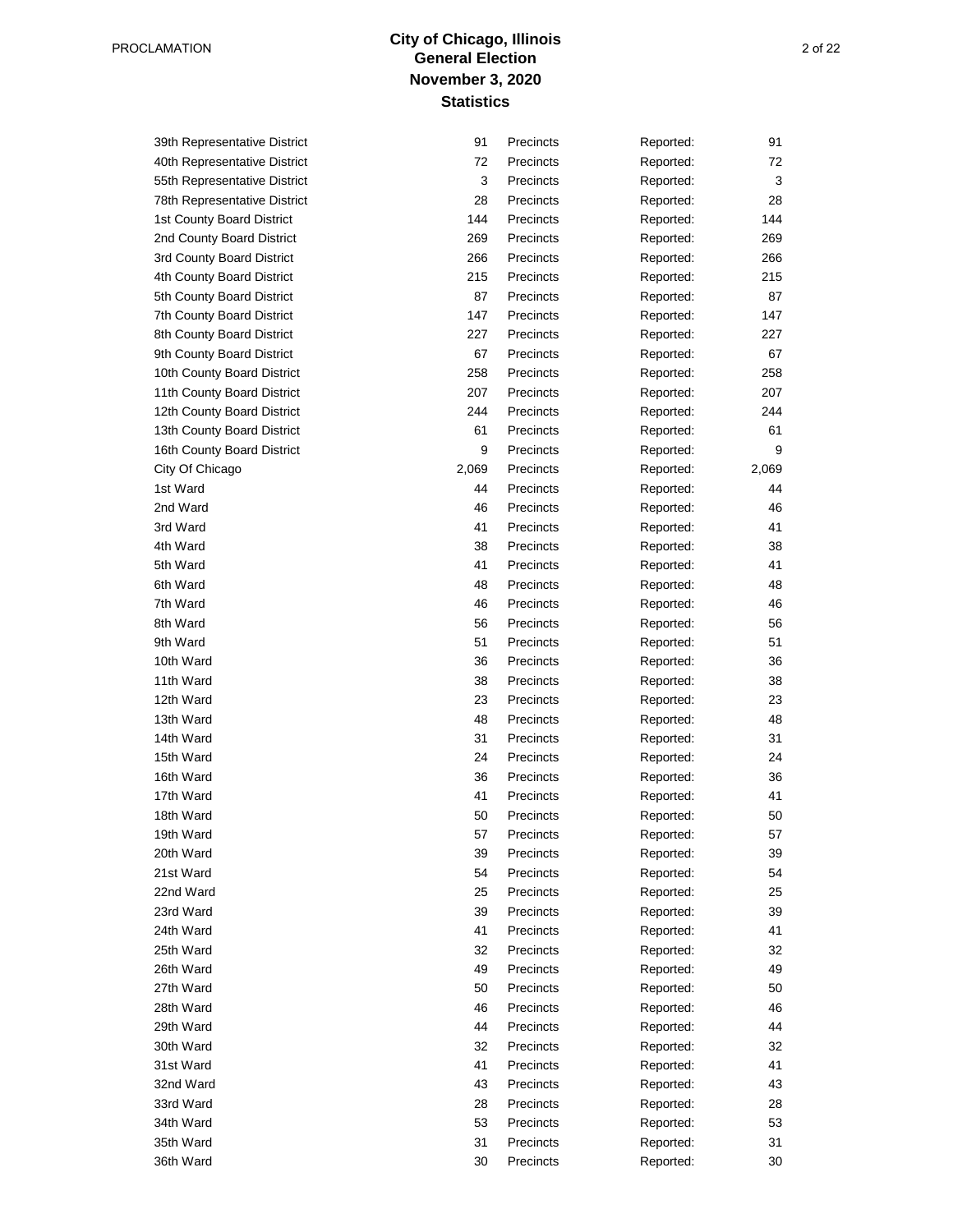## **City of Chicago, Illinois** PROCLAMATION 3 of 22 **November 3, 2020 Statistics**

| 37th Ward              | 41    | Precincts | Reported: | 41    |
|------------------------|-------|-----------|-----------|-------|
| 38th Ward              | 41    | Precincts | Reported: | 41    |
| 39th Ward              | 45    | Precincts | Reported: | 45    |
| 40th Ward              | 39    | Precincts | Reported: | 39    |
| 41st Ward              | 47    | Precincts | Reported: | 47    |
| 42nd Ward              | 42    | Precincts | Reported: | 42    |
| 43rd Ward              | 46    | Precincts | Reported: | 46    |
| 44th Ward              | 41    | Precincts | Reported: | 41    |
| 45th Ward              | 48    | Precincts | Reported: | 48    |
| 46th Ward              | 40    | Precincts | Reported: | 40    |
| 47th Ward              | 48    | Precincts | Reported: | 48    |
| 48th Ward              | 46    | Precincts | Reported: | 46    |
| 49th Ward              | 33    | Precincts | Reported: | 33    |
| 50th Ward              | 40    | Precincts | Reported: | 40    |
| Cook County Referendum | 2,069 | Precincts | Reported: | 2,069 |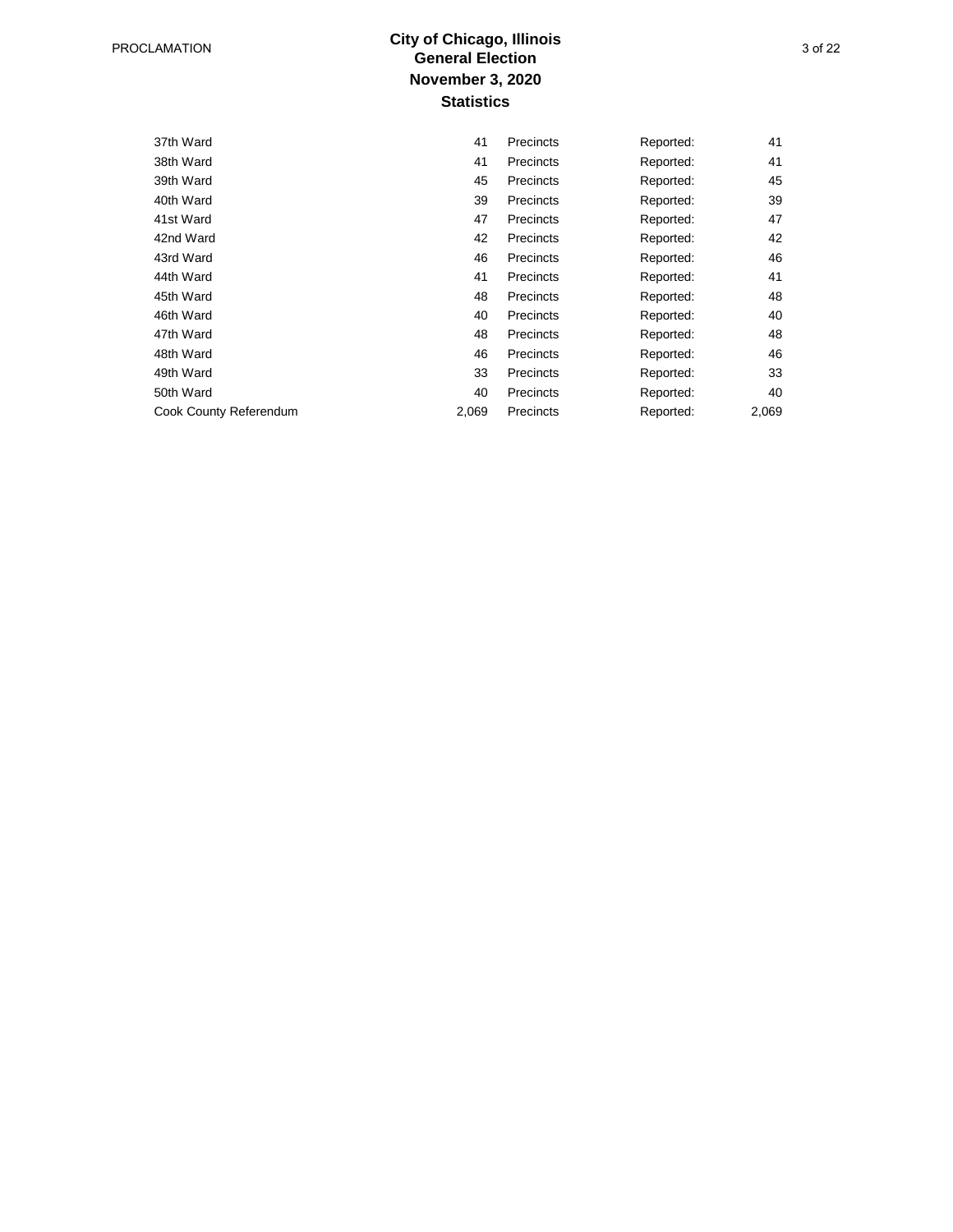#### **City of Chicago, Illinois General Election November 3, 2020** PROCLAMATION 4 of 22

|                                    |                     | <b>Additional</b><br><b>Federal Ballots</b> |                           |
|------------------------------------|---------------------|---------------------------------------------|---------------------------|
| Psd                                | <b>Ballots Cast</b> | Cast                                        | <b>Total Ballots Cast</b> |
| FEDERAL (NON)                      | 1,160,993           | 0                                           | 1,160,993                 |
| State of Illinois (NON)            | 1,160,993           | 0                                           | 1,160,993                 |
| 1st Congressional District (NON)   | 175,720             | 0                                           | 175,720                   |
| 2nd Congressional District (NON)   | 72,266              | 0                                           | 72,266                    |
| 3rd Congressional District (NON)   | 94,038              | 0                                           | 94,038                    |
| 4th Congressional District (NON)   | 169,206             | 0                                           | 169,206                   |
| 5th Congressional District (NON)   | 285,372             | 0                                           | 285,372                   |
| 7th Congressional District (NON)   | 238,816             | 0                                           | 238,816                   |
| 9th Congressional District (NON)   | 125,575             | 0                                           | 125,575                   |
| 1st Legislative District (NON)     | 61,016              | 147                                         | 61,163                    |
| 2nd Legislative District (NON)     | 82,278              | 293                                         | 82,571                    |
| 3rd Legislative District (NON)     | 96,618              | 452                                         | 97,070                    |
| 4th Legislative District (NON)     | 22,352              | 41                                          | 22,393                    |
| 5th Legislative District (NON)     | 97,808              | 369                                         | 98,177                    |
| 6th Legislative District (NON)     | 131,922             | 1,190                                       | 133,112                   |
| 7th Legislative District (NON)     | 105,244             | 793                                         | 106,037                   |
| 8th Legislative District (NON)     | 45,793              | 419                                         | 46,212                    |
| 10th Legislative District (NON)    | 69,217              | 172                                         | 69,389                    |
| 11th Legislative District (NON)    | 51,747              | 96                                          | 51,843                    |
| 12th Legislative District (NON)    | 5,590               | 6                                           | 5,596                     |
| 13th Legislative District (NON)    | 98,450              | 753                                         | 99,203                    |
| 14th Legislative District (NON)    | 49,019              | 44                                          | 49,063                    |
| 15th Legislative District (NON)    | 4,628               | 0                                           | 4,628                     |
| 16th Legislative District (NON)    | 51,503              | 63                                          | 51,566                    |
| 17th Legislative District (NON)    | 49,621              | 36                                          | 49,657                    |
| 18th Legislative District (NON)    | 33,759              | 62                                          | 33,821                    |
| 20th Legislative District (NON)    | 84,498              | 305                                         | 84,803                    |
| 28th Legislative District (NON)    | 1,344               | 11                                          | 1,355                     |
| 39th Legislative District (NON)    | 13,314              | 20                                          | 13,334                    |
| 1st Representative District (NON)  | 27,553              | 49                                          | 27,602                    |
| 2nd Representative District (NON)  | 33,463              | 98                                          | 33,561                    |
| 3rd Representative District (NON)  | 33,951              | 76                                          | 34,027                    |
| 4th Representative District (NON)  | 48,327              | 217                                         | 48,544                    |
| 5th Representative District (NON)  | 54,990              | 271                                         | 55,261                    |
| 6th Representative District (NON)  | 41,628              | 181                                         | 41,809                    |
| 8th Representative District (NON)  | 22,352              | 41                                          | 22,393                    |
| 9th Representative District (NON)  | 48,719              | 171                                         | 48,890                    |
| 10th Representative District (NON) | 49,089              | 198                                         | 49,287                    |
| 11th Representative District (NON) | 64,763              | 454                                         | 65,217                    |
| 12th Representative District (NON) | 67,159              | 736                                         | 67,895                    |
| 13th Representative District (NON) | 56,737              | 417                                         | 57,154                    |
| 14th Representative District (NON) | 48,507              | 376                                         | 48,883                    |
| 15th Representative District (NON) | 24,766              | 131                                         | 24,897                    |
| 16th Representative District (NON) | 21,027              | 288                                         | 21,315                    |
| 19th Representative District (NON) | 44,312              | 109                                         | 44,421                    |
| 20th Representative District (NON) | 24,905              | 63                                          | 24,968                    |
| 21st Representative District (NON) | 15,002              | 16                                          | 15,018                    |
| 22nd Representative District (NON) | 36,745              | 80                                          | 36,825                    |
| 23rd Representative District (NON) | 1                   | 0                                           |                           |
| 24th Representative District (NON) | 5,589               | 6                                           | 5,595                     |
| 25th Representative District (NON) | 44,769              | 403                                         | 45,172                    |
|                                    |                     |                                             |                           |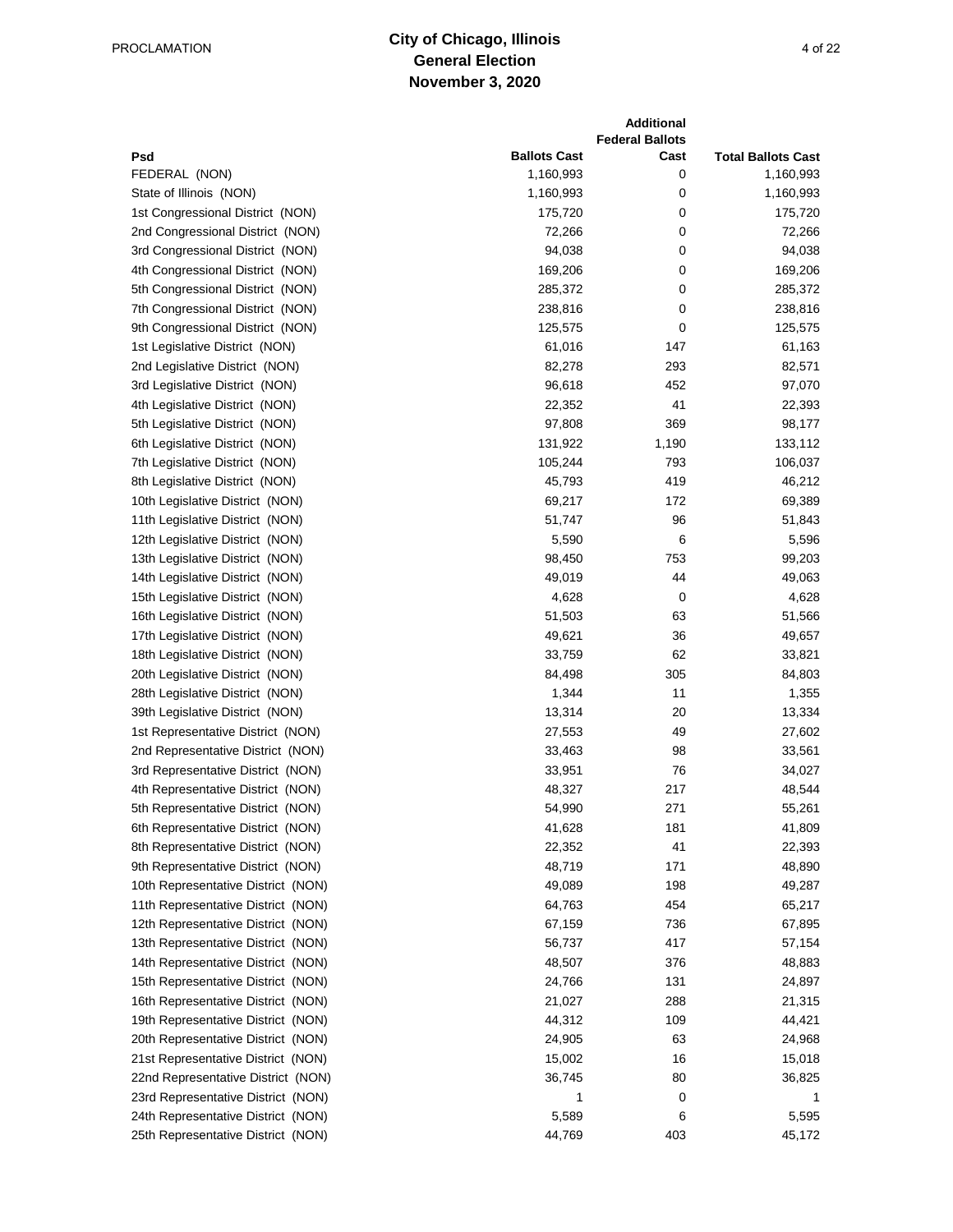#### **City of Chicago, Illinois General Election November 3, 2020** PROCLAMATION 5 of 22

24th Ward (NON) 25th Ward (NON) 26th Ward (NON) 21st Ward (NON) 22nd Ward (NON) 23rd Ward (NON) 18th Ward (NON) 19th Ward (NON) 20th Ward (NON) 15th Ward (NON) 16th Ward (NON) 17th Ward (NON) 12th Ward (NON) 13th Ward (NON) 14th Ward (NON) 9th Ward (NON) 10th Ward (NON) 11th Ward (NON) 6th Ward (NON) 7th Ward (NON) 8th Ward (NON) 3rd Ward (NON) 4th Ward (NON) 5th Ward (NON) City Of Chicago (NON) 1st Ward (NON) 2nd Ward (NON) 12th County Board District (NON) 13th County Board District (NON) 16th County Board District (NON) 9th County Board District (NON) 10th County Board District (NON) 11th County Board District (NON) 5th County Board District (NON) 7th County Board District (NON) 8th County Board District (NON) 2nd County Board District (NON) 3rd County Board District (NON) 4th County Board District (NON) 55th Representative District (NON) 78th Representative District (NON) 1st County Board District (NON) 36th Representative District (NON) 39th Representative District (NON) 40th Representative District (NON) 33rd Representative District (NON) 34th Representative District (NON) 35th Representative District (NON) 29th Representative District (NON) 31st Representative District (NON) 32nd Representative District (NON) 26th Representative District (NON) 27th Representative District (NON) 28th Representative District (NON)

| 53,681    | 350   | 54,031    |
|-----------|-------|-----------|
| 31,798    | 33    | 31,831    |
| 17,221    | 11    | 17,232    |
| 4,628     | 0     | 4,628     |
| 25,664    | 15    | 25,679    |
| 25,839    | 48    | 25,887    |
| 27,023    | 17    | 27,040    |
| 22,598    | 19    | 22,617    |
| 26,935    | 56    | 26,991    |
| 6,824     | 6     | 6,830     |
| 41,695    | 138   | 41,833    |
| 42,803    | 167   | 42,970    |
| 1,344     | 11    | 1,355     |
| 13,314    | 20    | 13,334    |
| 63,665    | 96    | 63,761    |
| 122,829   | 505   | 123,334   |
| 148,009   | 981   |           |
|           | 79    | 148,990   |
| 92,952    |       | 93,031    |
| 35,833    | 23    | 35,856    |
| 67,563    | 157   | 67,720    |
| 116,853   | 395   | 117,248   |
| 42,986    | 106   | 43,092    |
| 173,701   | 1,475 | 175,176   |
| 95,393    | 173   | 95,566    |
| 155,494   | 887   | 156,381   |
| 35,687    | 391   | 36,078    |
| 4,756     | 4     | 4,760     |
| 1,160,993 | 0     | 1,160,993 |
| 30,731    | 0     | 30,731    |
| 34,147    | 0     | 34,147    |
| 28,573    | 0     | 28,573    |
| 28,567    | 0     | 28,567    |
| 24,275    | 0     | 24,275    |
| 20,236    | 0     | 20,236    |
| 20,337    | 0     | 20,337    |
| 24,776    | 0     | 24,776    |
| 22,021    | 0     | 22,021    |
| 16,218    | 0     | 16,218    |
| 20,097    | 0     | 20,097    |
| 12,421    | 0     | 12,421    |
| 21,131    | 0     | 21,131    |
| 14,493    | 0     | 14,493    |
| 10,086    | 0     | 10,086    |
| 12,802    | 0     | 12,802    |
| 17,098    | 0     | 17,098    |
| 23,341    | 0     | 23,341    |
| 31,598    | 0     | 31,598    |
| 15,765    | 0     | 15,765    |
| 24,304    | 0     | 24,304    |
| 11,881    | 0     | 11,881    |
| 18,583    | 0     | 18,583    |
| 15,423    | 0     | 15,423    |
| 21,741    | 0     | 21,741    |
| 20,104    | 0     | 20,104    |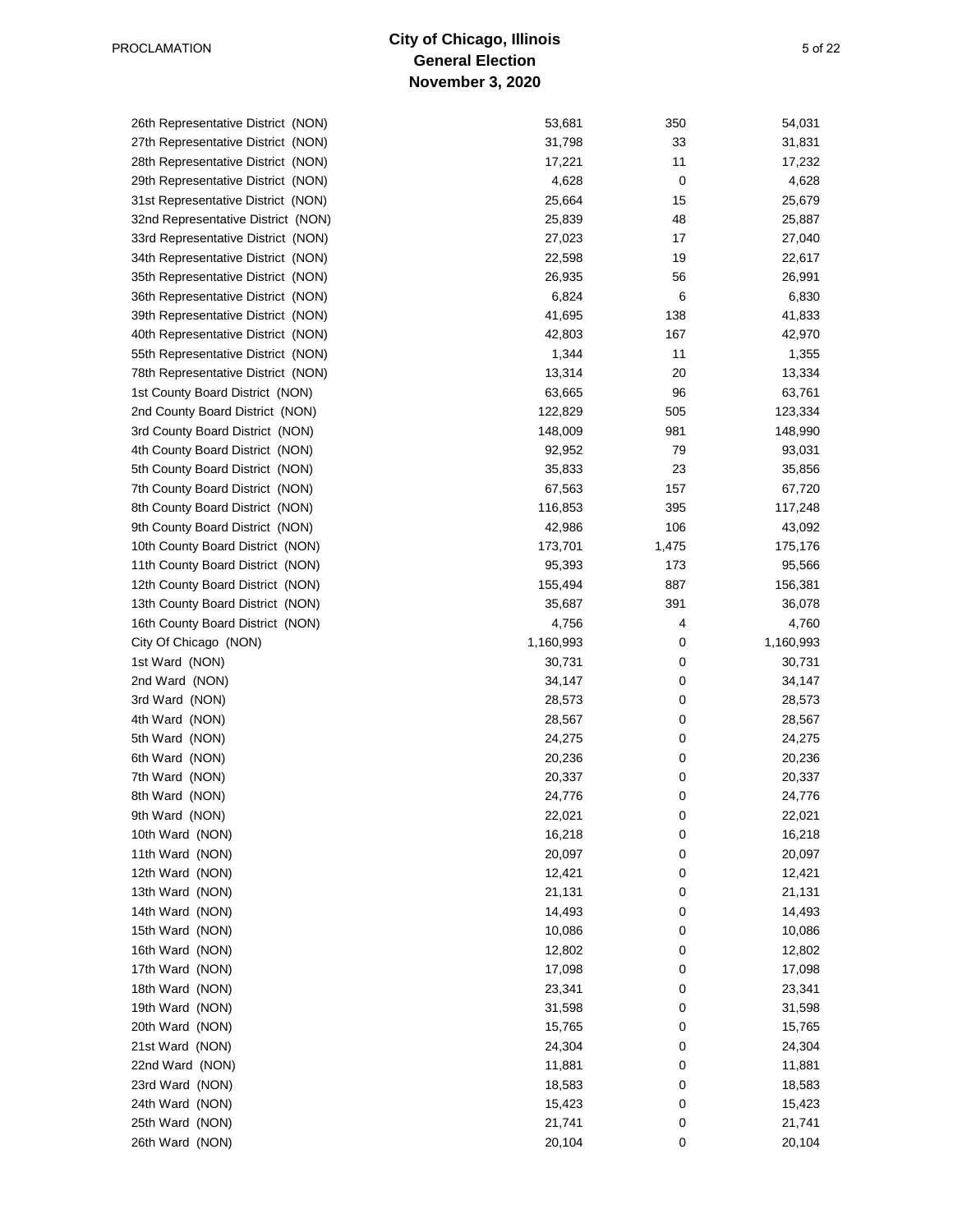#### **City of Chicago, Illinois General Election November 3, 2020** PROCLAMATION 6 of 22

| 27th Ward (NON) | 27,580 | 0 | 27,580 |
|-----------------|--------|---|--------|
| 28th Ward (NON) | 19,441 | 0 | 19,441 |
| 29th Ward (NON) | 23,464 | 0 | 23,464 |
| 30th Ward (NON) | 18,212 | 0 | 18,212 |
| 31st Ward (NON) | 16,414 | 0 | 16,414 |
| 32nd Ward (NON) | 33,710 | 0 | 33,710 |
| 33rd Ward (NON) | 22,551 | 0 | 22,551 |
| 34th Ward (NON) | 22,582 | 0 | 22,582 |
| 35th Ward (NON) | 18,884 | 0 | 18,884 |
| 36th Ward (NON) | 16,513 | 0 | 16,513 |
| 37th Ward (NON) | 17,614 | 0 | 17,614 |
| 38th Ward (NON) | 25,260 | 0 | 25,260 |
| 39th Ward (NON) | 25,845 | 0 | 25,845 |
| 40th Ward (NON) | 26,726 | 0 | 26,726 |
| 41st Ward (NON) | 30,830 | 0 | 30,830 |
| 42nd Ward (NON) | 38,797 | 0 | 38,797 |
| 43rd Ward (NON) | 32,679 | 0 | 32,679 |
| 44th Ward (NON) | 34,992 | 0 | 34,992 |
| 45th Ward (NON) | 27,863 | 0 | 27,863 |
| 46th Ward (NON) | 29,917 | 0 | 29,917 |
| 47th Ward (NON) | 36,503 | 0 | 36,503 |
| 48th Ward (NON) | 29,094 | 0 | 29,094 |
| 49th Ward (NON) | 23,389 | 0 | 23,389 |
| 50th Ward (NON) | 21,384 | 0 | 21,384 |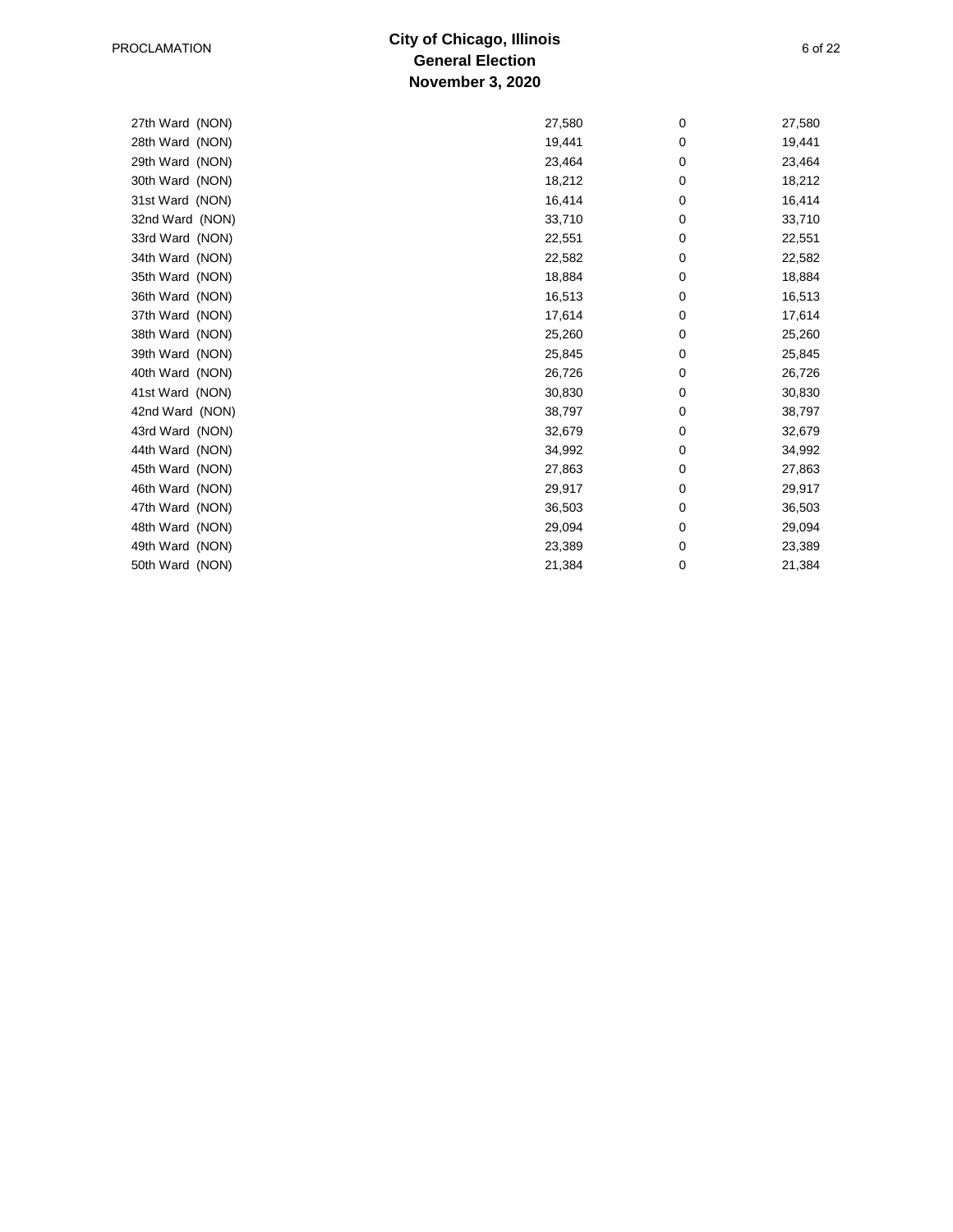## **General Election November 3, 2020 Summary Report - Official Results City of Chicago, Illinois**

## **Registration & Turnout**

| <b>Total Registration and Turnout</b><br>1,584,293<br>1,160,993<br>73.28%<br><b>Contests</b><br><b>Proposed Amendment to the Illinois Constitution</b><br>2069 of 2069 precincts counted<br>100.00%<br>71.39%<br>Yes<br>751,258<br>No<br>300,998<br>28.61%<br>Total<br>1,052,256<br>President & Vice President, U.S.<br>2069 of 2069 precincts counted<br>100.00%<br>DEM - Joseph R. Biden & Kamala D. Harris<br>944,735<br>82.53%<br>REP - Donald J. Trump & Michael R. Pence<br>181,234<br>15.83%<br>GRN - Howie Hawkins & Angela Walker<br>6,436<br>0.56%<br>PSL - Gloria La Riva & Leonard Peltier<br>2,759<br>0.24%<br>ASP - Brian Carroll & Amar Patel<br>0.13%<br>1,498 |                                           | Registration | Turnout |       |
|--------------------------------------------------------------------------------------------------------------------------------------------------------------------------------------------------------------------------------------------------------------------------------------------------------------------------------------------------------------------------------------------------------------------------------------------------------------------------------------------------------------------------------------------------------------------------------------------------------------------------------------------------------------------------------|-------------------------------------------|--------------|---------|-------|
|                                                                                                                                                                                                                                                                                                                                                                                                                                                                                                                                                                                                                                                                                |                                           |              |         |       |
|                                                                                                                                                                                                                                                                                                                                                                                                                                                                                                                                                                                                                                                                                |                                           |              |         |       |
|                                                                                                                                                                                                                                                                                                                                                                                                                                                                                                                                                                                                                                                                                |                                           |              |         |       |
|                                                                                                                                                                                                                                                                                                                                                                                                                                                                                                                                                                                                                                                                                |                                           |              |         |       |
|                                                                                                                                                                                                                                                                                                                                                                                                                                                                                                                                                                                                                                                                                |                                           |              |         |       |
|                                                                                                                                                                                                                                                                                                                                                                                                                                                                                                                                                                                                                                                                                |                                           |              |         |       |
|                                                                                                                                                                                                                                                                                                                                                                                                                                                                                                                                                                                                                                                                                |                                           |              |         |       |
|                                                                                                                                                                                                                                                                                                                                                                                                                                                                                                                                                                                                                                                                                |                                           |              |         |       |
|                                                                                                                                                                                                                                                                                                                                                                                                                                                                                                                                                                                                                                                                                |                                           |              |         |       |
|                                                                                                                                                                                                                                                                                                                                                                                                                                                                                                                                                                                                                                                                                |                                           |              |         |       |
|                                                                                                                                                                                                                                                                                                                                                                                                                                                                                                                                                                                                                                                                                |                                           |              |         |       |
|                                                                                                                                                                                                                                                                                                                                                                                                                                                                                                                                                                                                                                                                                |                                           |              |         |       |
|                                                                                                                                                                                                                                                                                                                                                                                                                                                                                                                                                                                                                                                                                |                                           |              |         |       |
|                                                                                                                                                                                                                                                                                                                                                                                                                                                                                                                                                                                                                                                                                | LIB - Jo Jorgensen & Jeremy "Spike" Cohen |              | 8,079   | 0.71% |
| Total<br>1,144,741                                                                                                                                                                                                                                                                                                                                                                                                                                                                                                                                                                                                                                                             |                                           |              |         |       |
| Senator, U.S.<br>2069 of 2069 precincts counted<br>100.00%                                                                                                                                                                                                                                                                                                                                                                                                                                                                                                                                                                                                                     |                                           |              |         |       |
| 75.00%<br>DEM - Richard J. Durbin<br>848,262                                                                                                                                                                                                                                                                                                                                                                                                                                                                                                                                                                                                                                   |                                           |              |         |       |
| REP - Mark C. Curran Jr.<br>151,845<br>13.43%                                                                                                                                                                                                                                                                                                                                                                                                                                                                                                                                                                                                                                  |                                           |              |         |       |
| WWP - Willie L. Wilson<br>105,965<br>9.37%                                                                                                                                                                                                                                                                                                                                                                                                                                                                                                                                                                                                                                     |                                           |              |         |       |
| GRN - David F. Black<br>1.25%<br>14,184                                                                                                                                                                                                                                                                                                                                                                                                                                                                                                                                                                                                                                        |                                           |              |         |       |
| 0.95%<br>LIB - Danny Malouf<br>10,773                                                                                                                                                                                                                                                                                                                                                                                                                                                                                                                                                                                                                                          |                                           |              |         |       |
| Total<br>1,131,029                                                                                                                                                                                                                                                                                                                                                                                                                                                                                                                                                                                                                                                             |                                           |              |         |       |
| U.S. Representative, 1st District<br>404 of 404 precincts counted<br>100.00%                                                                                                                                                                                                                                                                                                                                                                                                                                                                                                                                                                                                   |                                           |              |         |       |
| DEM - Bobby L. Rush<br>161,250<br>94.96%                                                                                                                                                                                                                                                                                                                                                                                                                                                                                                                                                                                                                                       |                                           |              |         |       |
| <b>REP - Philanise White</b><br>8,563<br>5.04%                                                                                                                                                                                                                                                                                                                                                                                                                                                                                                                                                                                                                                 |                                           |              |         |       |
| Total<br>169,813                                                                                                                                                                                                                                                                                                                                                                                                                                                                                                                                                                                                                                                               |                                           |              |         |       |
| 171 of 171 precincts counted<br>U.S. Representative, 2nd District<br>100.00%                                                                                                                                                                                                                                                                                                                                                                                                                                                                                                                                                                                                   |                                           |              |         |       |
| DEM - Robin Kelly<br>92.33%<br>63,168                                                                                                                                                                                                                                                                                                                                                                                                                                                                                                                                                                                                                                          |                                           |              |         |       |
| REP - Theresa J. Raborn<br>5,250<br>7.67%                                                                                                                                                                                                                                                                                                                                                                                                                                                                                                                                                                                                                                      |                                           |              |         |       |
| Total<br>68,418                                                                                                                                                                                                                                                                                                                                                                                                                                                                                                                                                                                                                                                                |                                           |              |         |       |
| <b>U.S. Representative, 3rd District</b><br>203 of 203 precincts counted<br>100.00%                                                                                                                                                                                                                                                                                                                                                                                                                                                                                                                                                                                            |                                           |              |         |       |
| DEM - Marie Newman<br>59,539<br>66.72%                                                                                                                                                                                                                                                                                                                                                                                                                                                                                                                                                                                                                                         |                                           |              |         |       |
| <b>REP - Mike Fricilone</b><br>29,697<br>33.28%                                                                                                                                                                                                                                                                                                                                                                                                                                                                                                                                                                                                                                |                                           |              |         |       |
| <b>Total</b><br>89,236                                                                                                                                                                                                                                                                                                                                                                                                                                                                                                                                                                                                                                                         |                                           |              |         |       |
| U.S. Representative, 4th District<br>348 of 348 precincts counted<br>100.00%                                                                                                                                                                                                                                                                                                                                                                                                                                                                                                                                                                                                   |                                           |              |         |       |
| DEM - Jesus "Chuy" Garcia<br>141,355<br>87.00%                                                                                                                                                                                                                                                                                                                                                                                                                                                                                                                                                                                                                                 |                                           |              |         |       |
| REP - Jesus Solorio<br>21,120<br>13.00%                                                                                                                                                                                                                                                                                                                                                                                                                                                                                                                                                                                                                                        |                                           |              |         |       |
| <b>Total</b><br>162,475                                                                                                                                                                                                                                                                                                                                                                                                                                                                                                                                                                                                                                                        |                                           |              |         |       |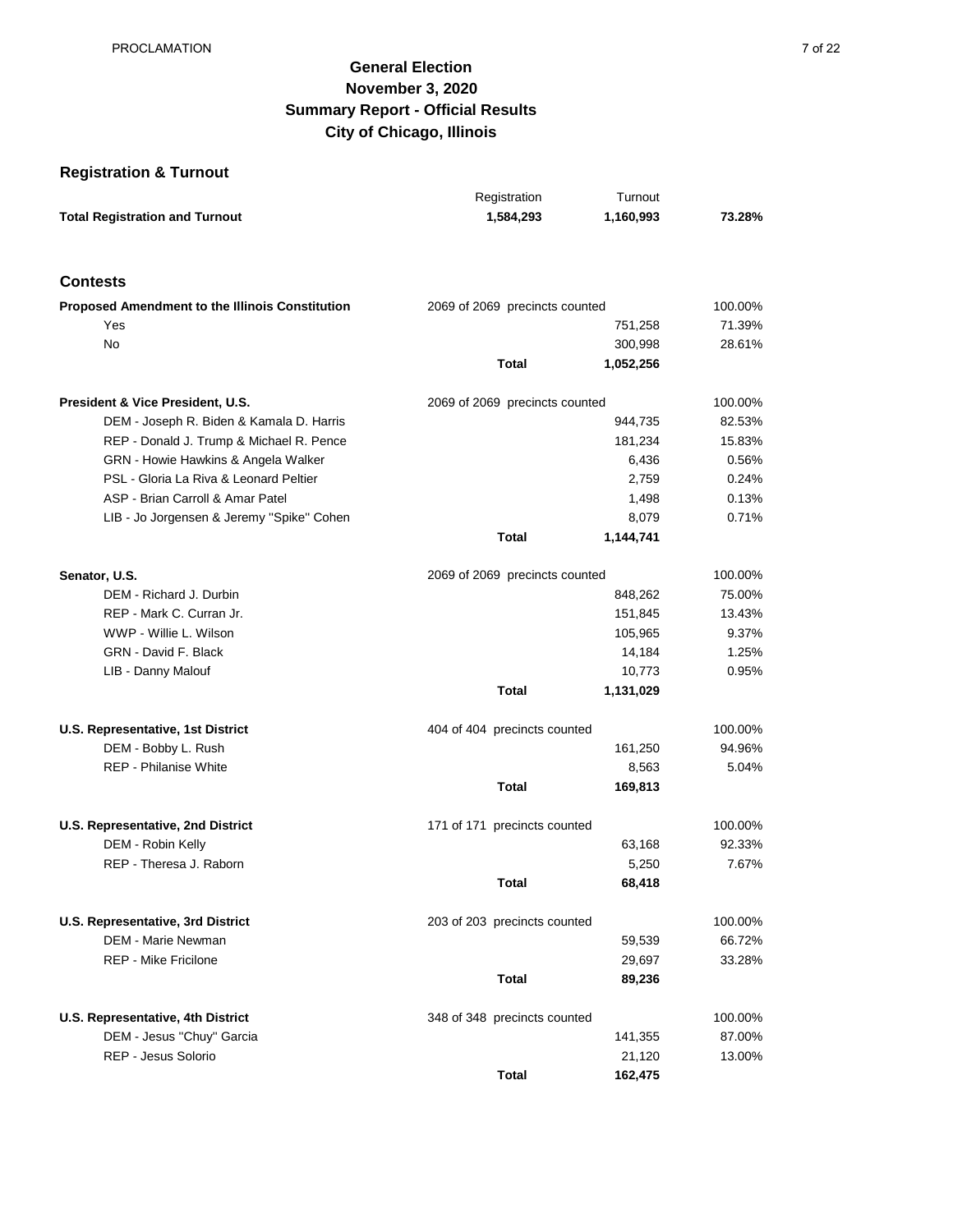| U.S. Representative, 5th District               | 437 of 437 precincts counted | 100.00%           |
|-------------------------------------------------|------------------------------|-------------------|
| DEM - Mike Quigley                              | 207,743                      | 75.54%            |
| REP - Tommy Hanson                              |                              | 59,722<br>21.72%  |
| GRN - Thomas J. Wilda                           |                              | 7,553<br>2.75%    |
|                                                 | Total<br>275,018             |                   |
| U.S. Representative, 7th District               | 479 of 479 precincts counted | 100.00%           |
| DEM - Danny K. Davis                            | 184,125                      | 80.46%            |
| REP - Craig Cameron                             |                              | 31,202<br>13.63%  |
| IND - Tracy Jennings                            |                              | 13,522<br>5.91%   |
|                                                 | <b>Total</b><br>228,849      |                   |
| U.S. Representative, 9th District               | 201 of 201 precincts counted | 100.00%           |
| DEM - Janice D. Schakowsky                      |                              | 97,493<br>81.33%  |
| REP - Sargis Sangari                            |                              | 22,386<br>18.67%  |
|                                                 | <b>Total</b><br>119,879      |                   |
| <b>State Senator, 1st District</b>              | 136 of 136 precincts counted | 100.00%           |
| DEM - Antonio "Tony" Munoz                      |                              | 47,353<br>100.00% |
|                                                 | <b>Total</b>                 | 47,353            |
| <b>State Senator, 4th District</b>              | 51 of 51 precincts counted   | 100.00%           |
| DEM - Kimberly A. Lightford                     |                              | 18,325<br>100.00% |
|                                                 | <b>Total</b>                 | 18,325            |
| State Senator, 6th District 2yr unexpired term  | 185 of 185 precincts counted | 100.00%           |
| DEM - Sara Feigenholtz                          | 106,220                      | 100.00%           |
|                                                 | <b>Total</b><br>106,220      |                   |
| <b>State Senator, 7th District</b>              | 162 of 162 precincts counted | 100.00%           |
| DEM - Heather A. Steans                         |                              | 88,579<br>100.00% |
|                                                 | <b>Total</b>                 | 88,579            |
| State Senator, 10th District                    | 115 of 115 precincts counted | 100.00%           |
| <b>DEM - Robert Martwick</b>                    |                              | 56.33%<br>36,978  |
| REP - Anthony Beckman                           |                              | 43.67%<br>28,663  |
|                                                 | Total                        | 65,641            |
| State Senator, 11th District 2yr unexpired term | 128 of 128 precincts counted | 100.00%           |
| DEM - Celina Villanueva                         |                              | 79.93%<br>36,670  |
| DIA - Mary Ellen "Mari" Brown                   |                              | 9,207<br>20.07%   |
|                                                 | Total                        | 45,877            |
| <b>State Senator, 13th District</b>             | 179 of 179 precincts counted | 100.00%           |
| <b>DEM - Robert Peters</b>                      |                              | 79,024<br>100.00% |
|                                                 | Total                        | 79,024            |
| <b>State Senator, 16th District</b>             | 139 of 139 precincts counted | 100.00%           |
| DEM - Jacqueline "Jacqui" Collins               |                              | 42,588<br>100.00% |
|                                                 | Total                        | 42,588            |
| State Senator, 28th District                    | 3 of 3 precincts counted     | 100.00%           |
| DEM - Laura Murphy                              |                              | 870<br>100.00%    |
|                                                 | <b>Total</b>                 | 870               |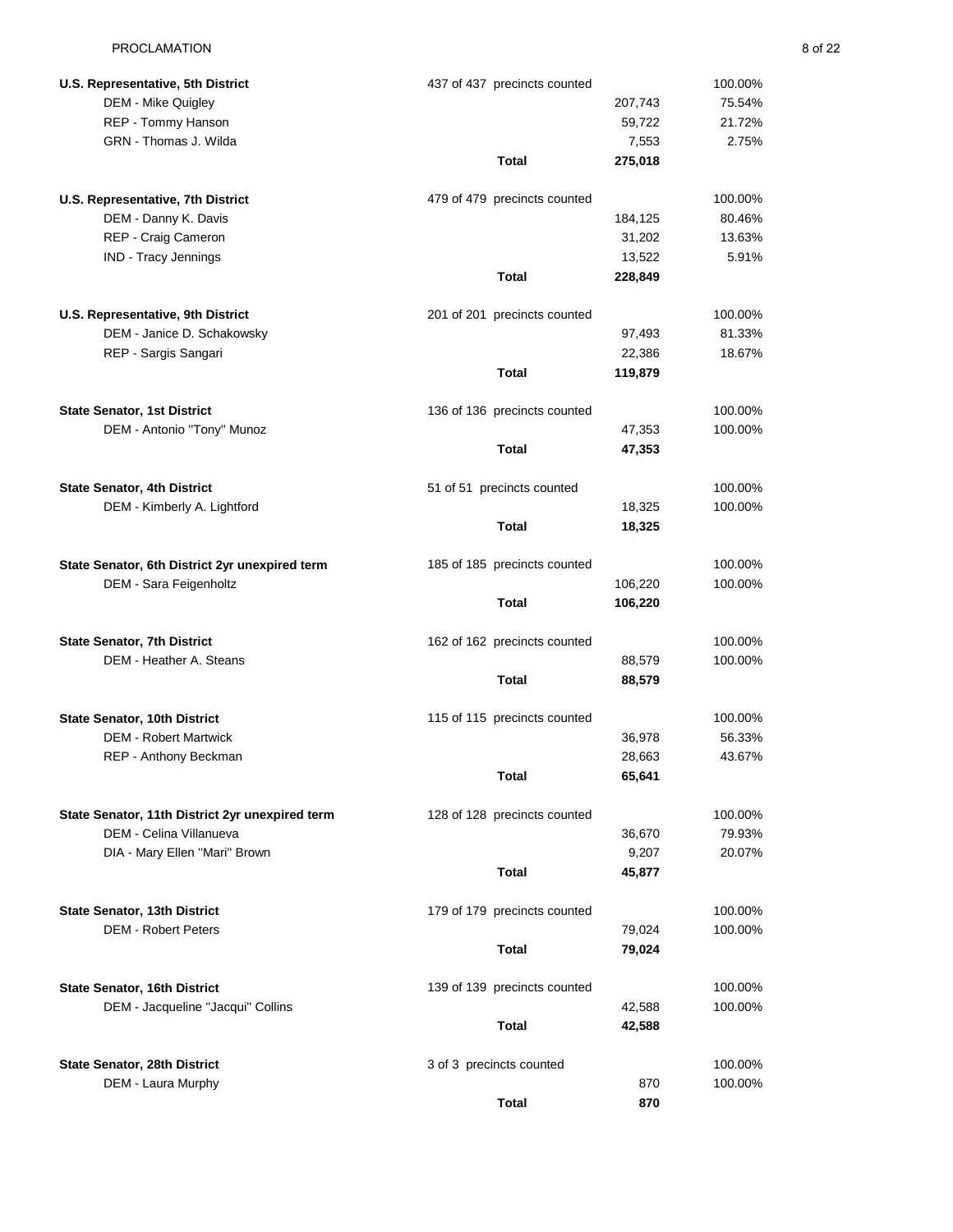| <b>State Representative, 1st District</b>  | 71 of 71 precincts counted   |        | 100.00% |
|--------------------------------------------|------------------------------|--------|---------|
| DEM - Aaron M. Ortiz                       |                              | 20,609 | 100.00% |
|                                            | <b>Total</b>                 | 20,609 |         |
| <b>State Representative, 2nd District</b>  | 66 of 66 precincts counted   |        | 100.00% |
| DEM - Theresa Mah                          |                              | 25,771 | 100.00% |
|                                            | Total                        | 25,771 |         |
| <b>State Representative, 3rd District</b>  | 82 of 82 precincts counted   |        | 100.00% |
| DEM - Eva Dina Delgado                     |                              | 24,960 | 100.00% |
|                                            | <b>Total</b>                 | 24,960 |         |
| State Representative, 4th District         | 103 of 103 precincts counted |        | 100.00% |
| DEM - Delia C. Ramirez                     |                              | 38,951 | 100.00% |
|                                            | <b>Total</b>                 | 38,951 |         |
| <b>State Representative, 5th District</b>  | 106 of 106 precincts counted |        | 100.00% |
| DEM - Lamont J. Robinson                   |                              | 43,918 | 100.00% |
|                                            | <b>Total</b>                 | 43,918 |         |
| State Representative, 6th District         | 108 of 108 precincts counted |        | 100.00% |
| DEM - Sonya Marie Harper                   |                              | 32,219 | 100.00% |
|                                            | <b>Total</b>                 | 32,219 |         |
| State Representative, 8th District         | 51 of 51 precincts counted   |        | 100.00% |
| DEM - La Shawn K. Ford                     |                              | 17,795 | 100.00% |
|                                            | <b>Total</b>                 | 17,795 |         |
| <b>State Representative, 9th District</b>  | 107 of 107 precincts counted |        | 100.00% |
| DEM - Lakesia Collins                      |                              | 38,252 | 100.00% |
|                                            | Total                        | 38,252 |         |
| State Representative, 10th District        | 118 of 118 precincts counted |        | 100.00% |
| DEM - Jawaharial "Omar" Williams           |                              | 38,256 | 100.00% |
|                                            | Total                        | 38,256 |         |
| <b>State Representative, 11th District</b> | 97 of 97 precincts counted   |        | 100.00% |
| DEM - Ann M. Williams                      |                              | 50,970 | 100.00% |
|                                            | <b>Total</b>                 | 50,970 |         |
| State Representative, 12th District        | 90 of 90 precincts counted   |        | 100.00% |
| <b>DEM - Margaret Croke</b>                |                              | 52,483 | 100.00% |
|                                            | <b>Total</b>                 | 52,483 |         |
| State Representative, 13th District        | 90 of 90 precincts counted   |        | 100.00% |
| DEM - Greg Harris                          |                              | 46,016 | 100.00% |
|                                            | Total                        | 46,016 |         |
| State Representative, 14th District        | 78 of 78 precincts counted   |        | 100.00% |
| DEM - Kelly M. Cassidy                     |                              | 40,476 | 100.00% |
|                                            | <b>Total</b>                 | 40,476 |         |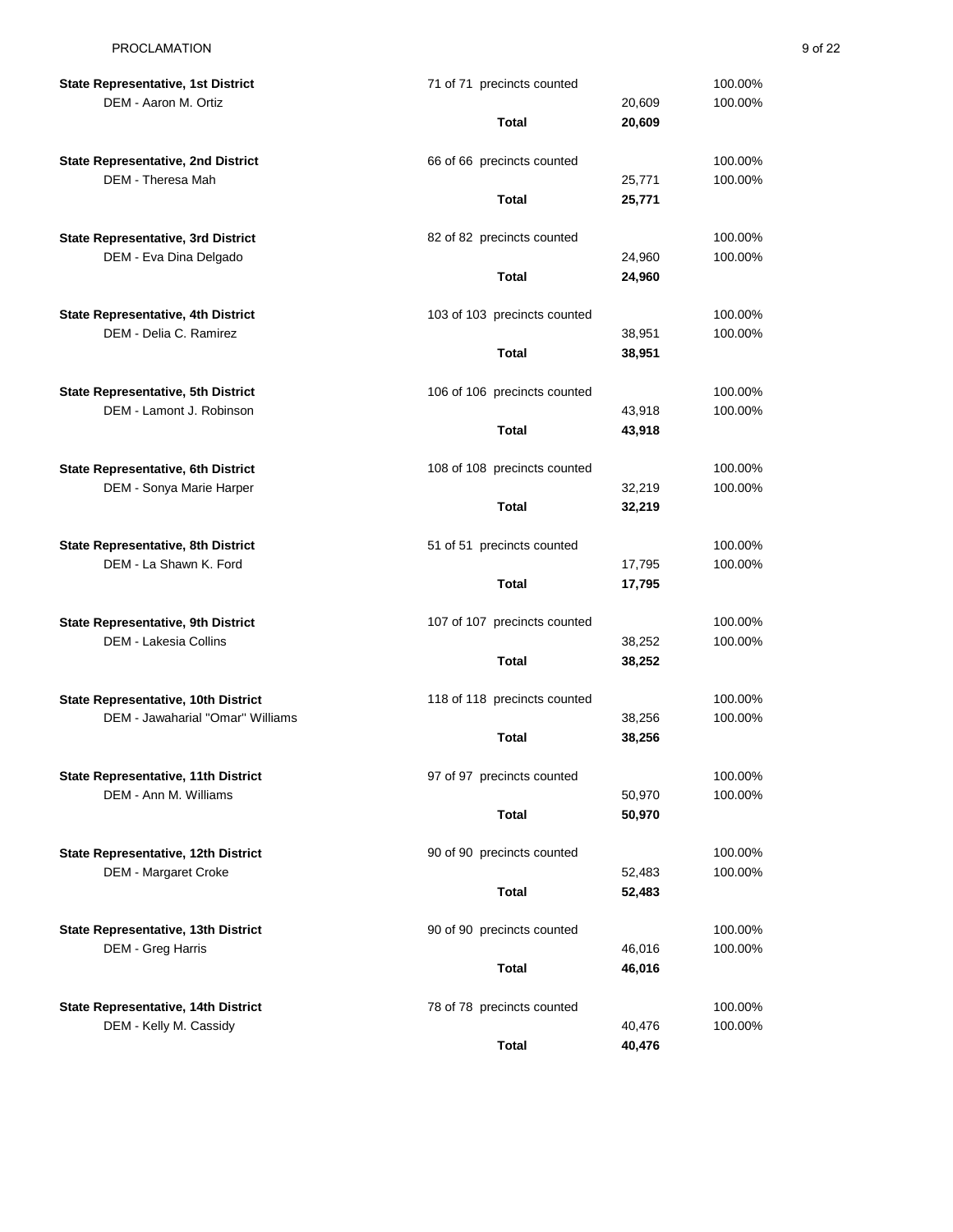| State Representative, 15th District                                | 51 of 51 precincts counted   |        | 100.00%            |
|--------------------------------------------------------------------|------------------------------|--------|--------------------|
| DEM - John C. D'Amico                                              |                              | 17,696 | 100.00%            |
|                                                                    | Total                        | 17,696 |                    |
| State Representative, 16th District                                | 44 of 44 precincts counted   |        | 100.00%            |
| DEM - Denyse Wang Stoneback                                        |                              | 14,176 | 100.00%            |
|                                                                    | Total                        | 14,176 |                    |
| State Representative, 19th District                                | 78 of 78 precincts counted   |        | 100.00%            |
| DEM - Lindsey LaPointe                                             |                              | 25,019 | 59.76%             |
| REP - Jeff Muehlfelder                                             |                              | 15,479 | 36.98%             |
| LIB - Joseph Schreiner                                             |                              | 1,365  | 3.26%              |
|                                                                    | Total                        | 41,863 |                    |
|                                                                    |                              |        |                    |
| State Representative, 20th District                                | 41 of 41 precincts counted   |        | 100.00%            |
| DEM - Michelle Darbro                                              |                              | 11,022 | 46.14%             |
| <b>REP - Brad Stephens</b>                                         |                              | 12,864 | 53.86%             |
|                                                                    | <b>Total</b>                 | 23,886 |                    |
| <b>State Representative, 21st District</b>                         | 40 of 40 precincts counted   |        | 100.00%            |
| DEM - Edgar Gonzalez, Jr.                                          |                              | 12,008 | 100.00%            |
|                                                                    | <b>Total</b>                 | 12,008 |                    |
|                                                                    |                              |        |                    |
| State Representative, 22nd District                                | 89 of 89 precincts counted   |        | 100.00%            |
| DEM - Michael J. Madigan                                           |                              | 27,982 | 100.00%            |
|                                                                    | Total                        | 27,982 |                    |
| <b>State Representative, 23rd District</b>                         | 2 of 2 precincts counted     |        | 100.00%            |
| DEM - Michael J. Zalewski                                          |                              | 1      | 100.00%            |
|                                                                    | <b>Total</b>                 | 1      |                    |
|                                                                    |                              |        |                    |
| State Representative, 24th District                                | 17 of 17 precincts counted   |        | 100.00%            |
| DEM - Elizabeth "Lisa" Hernandez                                   |                              | 4,585  | 100.00%            |
|                                                                    | Total                        | 4,585  |                    |
| State Representative, 25th District                                | 89 of 89 precincts counted   |        | 100.00%            |
| DEM - Curtis J. Tarver II                                          |                              | 35,396 | 100.00%            |
|                                                                    | Total                        | 35,396 |                    |
| State Representative, 26th District                                | 106 of 106 precincts counted |        | 100.00%            |
| <b>DEM - Kam Buckner</b>                                           |                              | 41,804 | 100.00%            |
|                                                                    | Total                        |        |                    |
|                                                                    |                              | 41,804 |                    |
|                                                                    |                              |        |                    |
| State Representative, 27th District                                | 78 of 78 precincts counted   |        | 100.00%            |
| DEM - Justin Q. Slaughter                                          |                              | 27,121 | 100.00%            |
|                                                                    | <b>Total</b>                 | 27,121 |                    |
| State Representative, 28th District                                | 50 of 50 precincts counted   |        | 100.00%            |
| DEM - Robert "Bob" Rita                                            |                              | 15,075 | 100.00%            |
|                                                                    | Total                        | 15,075 |                    |
|                                                                    |                              |        |                    |
| State Representative, 29th District<br><b>DEM - Thaddeus Jones</b> | 14 of 14 precincts counted   | 3,765  | 100.00%<br>100.00% |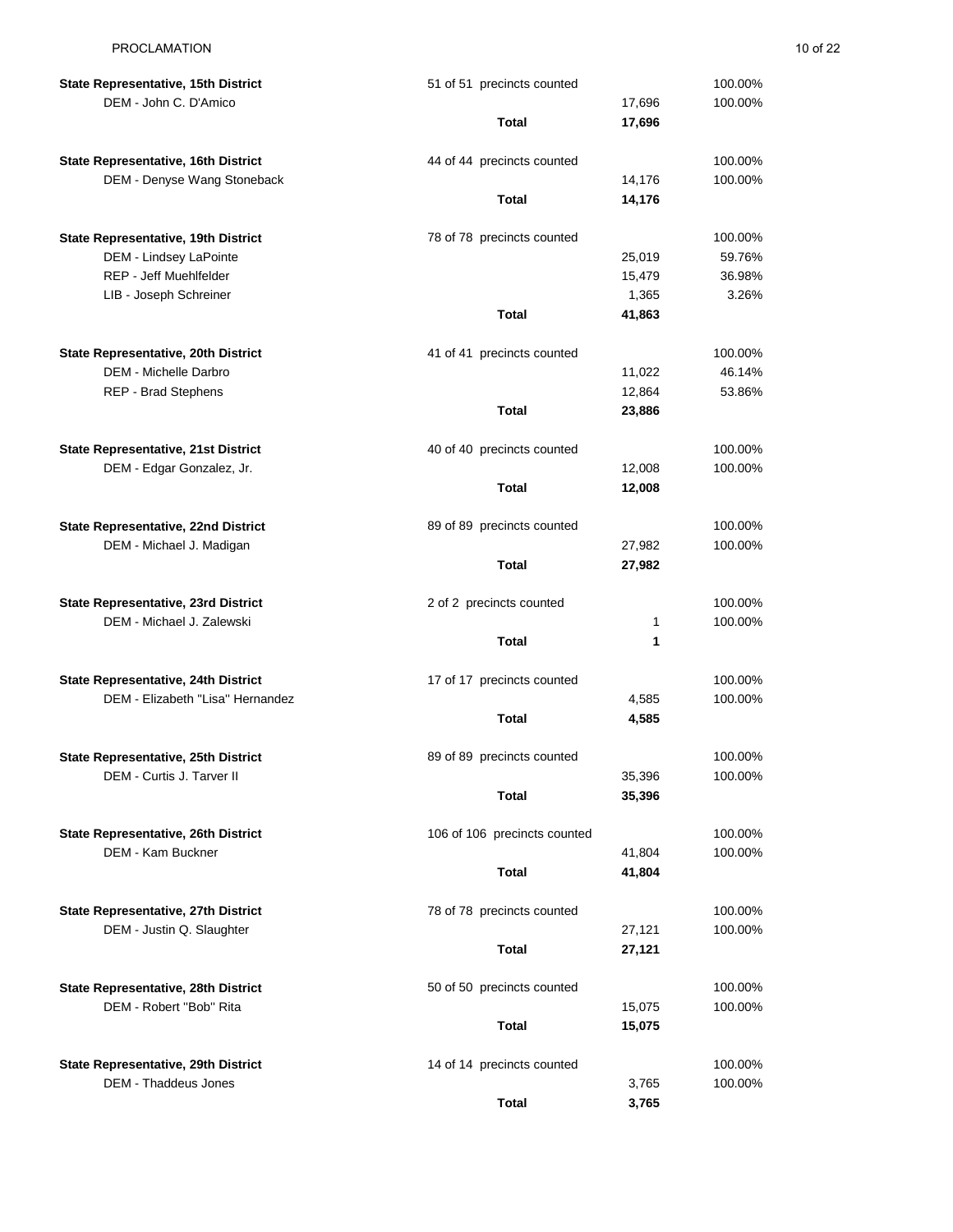| <b>State Representative, 31st District</b>                         | 73 of 73 precincts counted     |           | 100.00% |
|--------------------------------------------------------------------|--------------------------------|-----------|---------|
| DEM - Mary E. Flowers                                              |                                | 21,235    | 100.00% |
|                                                                    | Total                          | 21,235    |         |
| State Representative, 32nd District                                | 78 of 78 precincts counted     |           | 100.00% |
| DEM - André Thapedi                                                |                                | 18,588    | 100.00% |
|                                                                    | <b>Total</b>                   | 18,588    |         |
| State Representative, 33rd District                                | 68 of 68 precincts counted     |           | 100.00% |
| DEM - Marcus C. Evans, Jr.                                         |                                | 22,711    | 100.00% |
|                                                                    | <b>Total</b>                   | 22,711    |         |
| State Representative, 34th District                                | 60 of 60 precincts counted     |           | 100.00% |
| DEM - Nicholas "Nick" Smith                                        |                                | 18,785    | 100.00% |
|                                                                    | <b>Total</b>                   | 18,785    |         |
|                                                                    |                                |           |         |
| State Representative, 35th District                                | 56 of 56 precincts counted     |           | 100.00% |
| DEM - Frances Ann Hurley                                           |                                | 20,046    | 77.13%  |
| REP - Herbert Hebein                                               |                                | 5,943     | 22.87%  |
|                                                                    | <b>Total</b>                   | 25,989    |         |
| State Representative, 36th District                                | 24 of 24 precincts counted     |           | 100.00% |
| DEM - Kelly M. Burke                                               |                                | 5,290     | 100.00% |
|                                                                    | <b>Total</b>                   | 5,290     |         |
| State Representative, 39th District                                | 91 of 91 precincts counted     |           | 100.00% |
| DEM - Will Guzzardi                                                |                                | 33,816    | 100.00% |
|                                                                    | <b>Total</b>                   | 33,816    |         |
|                                                                    |                                |           | 100.00% |
| State Representative, 40th District<br>DEM - Jaime M. Andrade, Jr. | 72 of 72 precincts counted     | 34,655    | 100.00% |
|                                                                    | Total                          | 34,655    |         |
|                                                                    |                                |           |         |
| <b>State Representative, 55th District</b>                         | 3 of 3 precincts counted       |           | 100.00% |
| DEM - Martin J. Moylan                                             |                                | 733       | 71.72%  |
| LIB - Glenn Olofson                                                |                                | 289       | 28.28%  |
|                                                                    | Total                          | 1,022     |         |
| State Representative, 78th District                                | 28 of 28 precincts counted     |           | 100.00% |
| DEM - Camille Lilly                                                |                                | 11,412    | 90.59%  |
| LIB - Joshua Flynn                                                 |                                | 1,186     | 9.41%   |
|                                                                    | <b>Total</b>                   | 12,598    |         |
| <b>Commissioner, Water Reclamation Dist</b>                        | 2069 of 2069 precincts counted |           | 100.00% |
| (Vote For 3)                                                       |                                |           |         |
| DEM - Kimberly Neely Dubuclet                                      |                                | 680,295   | 30.33%  |
| DEM - M Cameron "Cam" Davis                                        |                                | 596,011   | 26.58%  |
| DEM - Eira L. Corral Sepúlveda                                     |                                | 533,569   | 23.79%  |
| <b>GRN</b> - Tammie Felicia Vinson                                 |                                | 139,669   | 6.23%   |
| <b>GRN</b> - Troy Antonio Hernandez                                |                                | 153,202   | 6.83%   |
| <b>GRN</b> - Rachel Wales                                          |                                | 139,901   | 6.24%   |
|                                                                    | <b>Total</b>                   | 2,242,647 |         |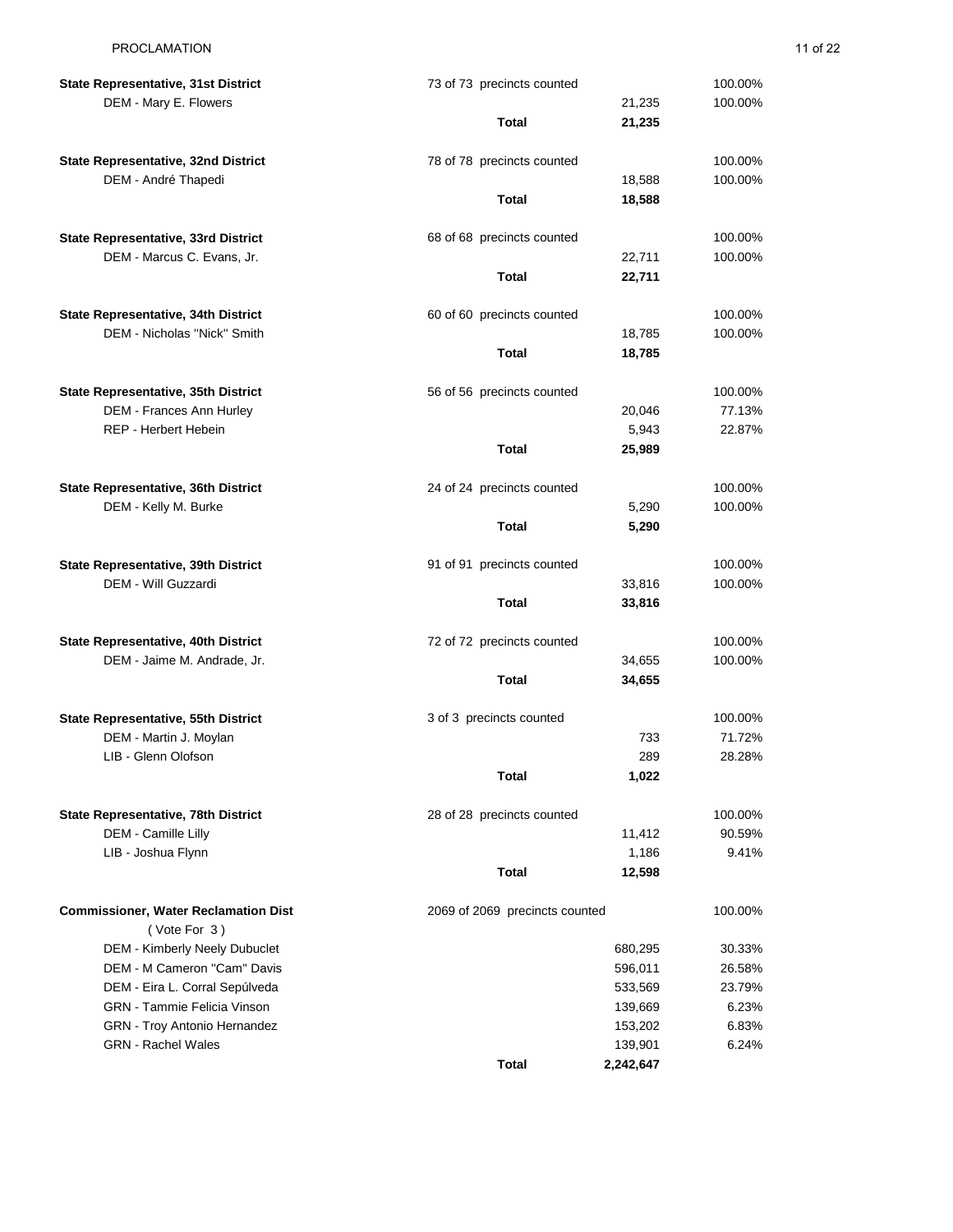| <b>State's Attorney, Cook County</b>                                         | 2069 of 2069 precincts counted |                    | 100.00% |
|------------------------------------------------------------------------------|--------------------------------|--------------------|---------|
| DEM - Kim Foxx                                                               |                                | 687,995            | 63.76%  |
| REP - Patrick W. "Pat" O'Brien                                               |                                | 317,827            | 29.45%  |
| LIB - Brian Dennehy                                                          |                                | 73,266             | 6.79%   |
|                                                                              | <b>Total</b>                   | 1,079,088          |         |
| <b>Clerk of the Circuit Court, Cook County</b>                               | 2069 of 2069 precincts counted |                    | 100.00% |
| DEM - Iris Y. Martinez                                                       |                                | 846,824            | 82.07%  |
| REP - Barbara Bellar                                                         |                                | 185,036            | 17.93%  |
|                                                                              | <b>Total</b>                   | 1,031,860          |         |
|                                                                              |                                |                    |         |
| <b>Board of Review, 1st District</b>                                         | 62 of 62 precincts counted     |                    | 100.00% |
| DEM - Tammy Wendt                                                            |                                | 13,903             | 43.89%  |
| REP - Dan Patlak                                                             |                                | 17,774             | 56.11%  |
|                                                                              | <b>Total</b>                   | 31,677             |         |
| Supreme Court Judge (Vacancy of Freeman)                                     | 2069 of 2069 precincts counted |                    | 100.00% |
| DEM - P. Scott Neville, Jr.                                                  |                                | 919,321            | 100.00% |
|                                                                              | Total                          | 919,321            |         |
| Appellate Court Judge (Vacancy of Neville, Jr.)                              | 2069 of 2069 precincts counted |                    | 100.00% |
| DEM - Michael B. Hyman                                                       |                                | 832,332            | 100.00% |
|                                                                              | <b>Total</b>                   | 832,332            |         |
| Appellate Court Judge (Vacancy of Simon)                                     | 2069 of 2069 precincts counted |                    | 100.00% |
| DEM - Sharon O. Johnson                                                      |                                | 815,765            | 100.00% |
|                                                                              | <b>Total</b>                   | 815,765            |         |
|                                                                              |                                |                    |         |
| <b>Circuit Court Judge (Vacancy of Bellows)</b>                              | 2069 of 2069 precincts counted |                    | 100.00% |
| DEM - Tiesha L. Smith                                                        |                                | 753,939            | 100.00% |
|                                                                              | <b>Total</b>                   | 753,939            |         |
| <b>Circuit Court Judge (Vacancy of Coghlan)</b>                              | 2069 of 2069 precincts counted |                    | 100.00% |
| DEM - Kelly Marie McCarthy                                                   |                                | 780,088            | 100.00% |
|                                                                              | <b>Total</b>                   | 780,088            |         |
| <b>Circuit Court Judge (Vacancy of Ford)</b>                                 | 2069 of 2069 precincts counted |                    | 100.00% |
| DEM - Laura Ayala-Gonzalez                                                   |                                | 779,394            | 100.00% |
|                                                                              | <b>Total</b>                   | 779,394            |         |
|                                                                              |                                |                    | 100.00% |
| <b>Circuit Court Judge (Vacancy of Funderburk)</b><br>DEM - Celestia L. Mays | 2069 of 2069 precincts counted |                    | 100.00% |
|                                                                              | <b>Total</b>                   | 774,369<br>774,369 |         |
|                                                                              |                                |                    |         |
| Circuit Court Judge (Vacancy of Larsen)                                      | 2069 of 2069 precincts counted |                    | 100.00% |
| DEM - Levander "Van" Smith, Jr.                                              |                                | 763,002            | 100.00% |
|                                                                              | <b>Total</b>                   | 763,002            |         |
| <b>Circuit Court Judge (Vacancy of Mason)</b>                                | 2069 of 2069 precincts counted |                    | 100.00% |
| DEM - Chris Stacey                                                           |                                | 757,628            | 100.00% |
|                                                                              | <b>Total</b>                   | 757,628            |         |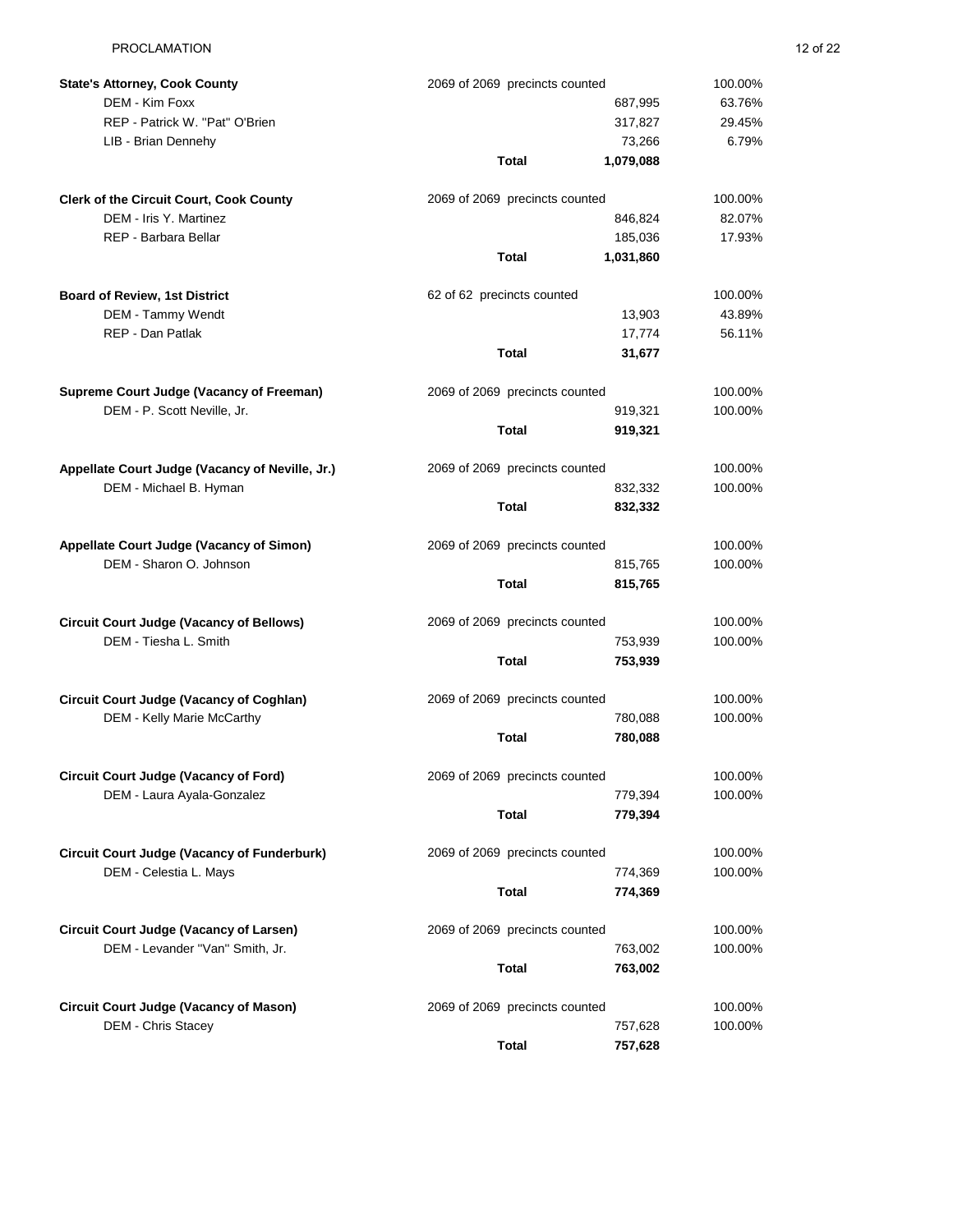| <b>Circuit Court Judge (Vacancy of McCarthy)</b>      | 2069 of 2069 precincts counted |                  | 100.00% |
|-------------------------------------------------------|--------------------------------|------------------|---------|
| DEM - Teresa Molina                                   |                                | 766,657          | 100.00% |
|                                                       | <b>Total</b>                   | 766,657          |         |
| <b>Circuit Court Judge (Vacancy of Murphy Gorman)</b> | 2069 of 2069 precincts counted |                  | 100.00% |
| DEM - Sheree Desiree Henry                            |                                | 755,592          | 100.00% |
|                                                       | <b>Total</b>                   | 755,592          |         |
| <b>Circuit Court Judge (Vacancy of O'Brien)</b>       | 2069 of 2069 precincts counted |                  | 100.00% |
| DEM - Elizabeth Anne Walsh                            |                                | 745,187          | 100.00% |
|                                                       | <b>Total</b>                   | 745,187          |         |
| <b>Circuit Court Judge (Vacancy of Patti)</b>         | 2069 of 2069 precincts counted |                  | 100.00% |
| DEM - Lynn Weaver Boyle                               |                                | 749,753          | 100.00% |
|                                                       | <b>Total</b>                   | 749,753          |         |
|                                                       |                                |                  |         |
| <b>Circuit Court Judge (Vacancy of Roti)</b>          | 2069 of 2069 precincts counted |                  | 100.00% |
| DEM - Lorraine Mary Murphy                            |                                | 743,452          | 100.00% |
|                                                       | <b>Total</b>                   | 743,452          |         |
| Circuit Court Judge (Vacancy of C. Sheehan)           | 2069 of 2069 precincts counted |                  | 100.00% |
| DEM - Maura McMahon Zeller                            |                                | 715,436          | 100.00% |
|                                                       | <b>Total</b>                   | 715,436          |         |
| Circuit Court Judge (Vacancy of K. Sheehan)           | 2069 of 2069 precincts counted |                  | 100.00% |
| DEM - Jill Rose Quinn                                 |                                | 751,399          | 100.00% |
|                                                       | <b>Total</b>                   | 751,399          |         |
| Judge, 1st Subcircuit (Vacancy of Hughes Brooks)      | 226 of 226 precincts counted   |                  | 100.00% |
| DEM - Krista D. Butler                                |                                | 63,417           | 100.00% |
|                                                       | <b>Total</b>                   | 63,417           |         |
|                                                       |                                |                  |         |
| Judge, 1st Subcircuit (Vacancy of Crawford)           | 226 of 226 precincts counted   |                  | 100.00% |
| DEM - Tyria B. Walton                                 | <b>Total</b>                   | 64,155<br>64,155 | 100.00% |
|                                                       |                                |                  |         |
| Judge, 2nd Subcircuit (Additional Judgeship A)        | 137 of 137 precincts counted   |                  | 100.00% |
| <b>DEM - Sondra Nicole Denmark</b>                    |                                | 39,102           | 100.00% |
|                                                       | <b>Total</b>                   | 39,102           |         |
| Judge, 3rd Subcircuit (Vacancy of Filan)              | 234 of 234 precincts counted   |                  | 100.00% |
| DEM - Daniel Edward Maloney                           |                                | 69,499           | 100.00% |
|                                                       | <b>Total</b>                   | 69,499           |         |
| Judge, 3rd Subcircuit (Vacancy of Flynn)              | 234 of 234 precincts counted   |                  | 100.00% |
| DEM - Regina Ann Mescall                              |                                | 68,666           | 100.00% |
|                                                       | <b>Total</b>                   | 68,666           |         |
|                                                       |                                |                  |         |
| Judge, 3rd Subcircuit (Vacancy of Murphy)             | 234 of 234 precincts counted   |                  | 100.00% |
| DEM - Erin Haggerty Antonietti                        | <b>Total</b>                   | 68,570           | 100.00% |
|                                                       |                                | 68,570           |         |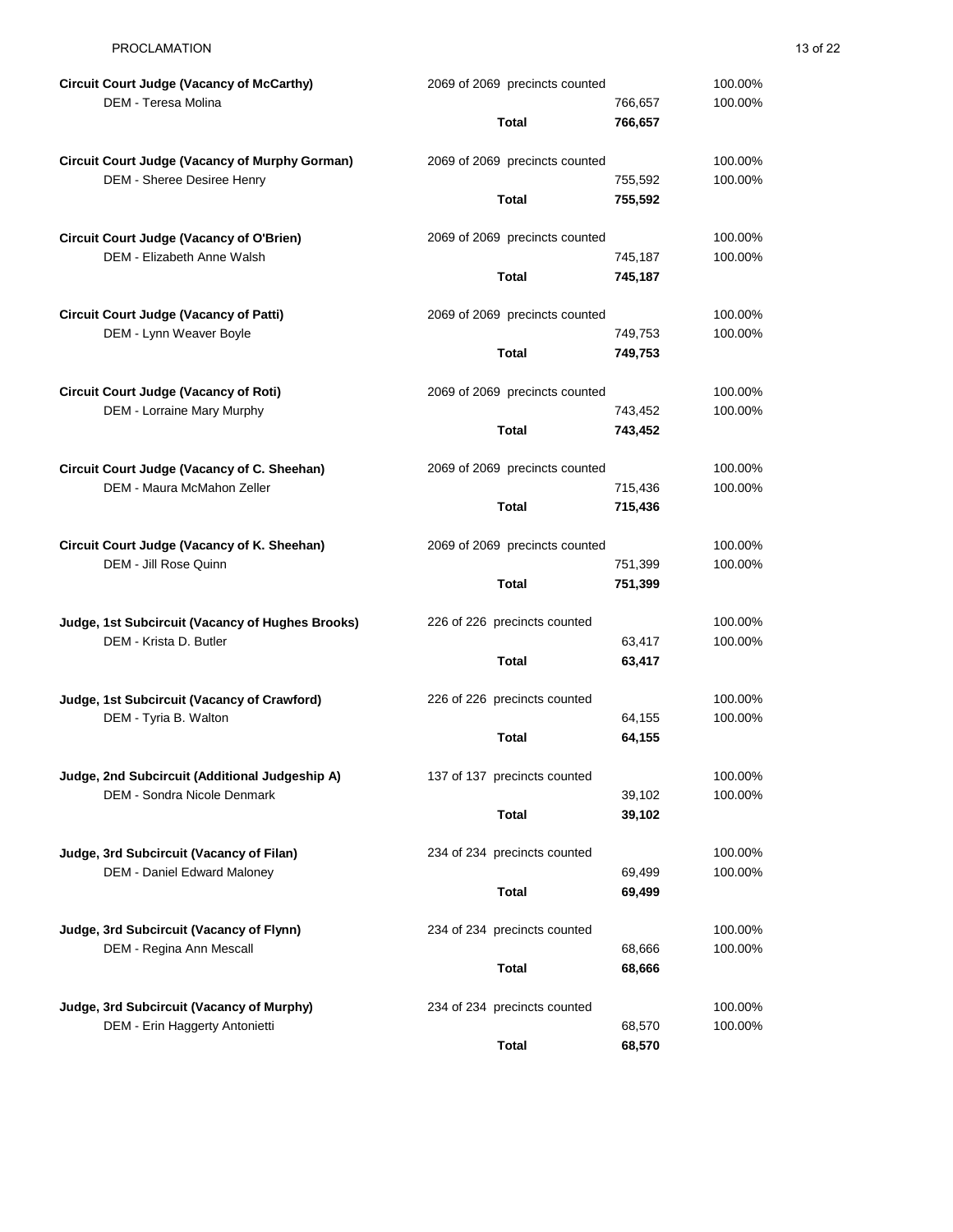| Judge, 6th Subcircuit (Vacancy of Nega)      | 260 of 260 precincts counted   |                    | 100.00%           |
|----------------------------------------------|--------------------------------|--------------------|-------------------|
| DEM - Jamie Guerra Dickler                   |                                | 95,450             | 100.00%           |
|                                              | <b>Total</b>                   | 95,450             |                   |
| Judge, 6th Subcircuit (Vacancy of Pantle)    | 260 of 260 precincts counted   |                    | 100.00%           |
| DEM - Eileen Marie O'Connor                  |                                | 95,948             | 100.00%           |
|                                              | <b>Total</b>                   | 95,948             |                   |
|                                              |                                |                    |                   |
| Judge, 7th Subcircuit (Vacancy of Jackson)   | 204 of 204 precincts counted   |                    | 100.00%           |
| DEM - Pamela Reaves-Harris                   |                                | 58,712             | 100.00%           |
|                                              | <b>Total</b>                   | 58,712             |                   |
| Judge, 8th Subcircuit (Vacancy of Fleming)   | 317 of 317 precincts counted   |                    | 100.00%           |
| DEM - Jonathan Clark Green                   |                                | 149,577            | 100.00%           |
|                                              | <b>Total</b>                   | 149,577            |                   |
|                                              |                                |                    |                   |
| Judge, 8th Subcircuit (Vacancy of Gubin)     | 317 of 317 precincts counted   |                    | 100.00%           |
| DEM - Michael A. Forti                       |                                | 150,941            | 100.00%           |
|                                              | <b>Total</b>                   | 150,941            |                   |
| Judge, 9th Subcircuit (Vacancy of Axelrood)  | 94 of 94 precincts counted     |                    | 100.00%           |
| DEM - Thomas M. Cushing                      |                                | 33,426             | 100.00%           |
|                                              | <b>Total</b>                   | 33,426             |                   |
|                                              |                                |                    |                   |
| Judge, 9th Subcircuit (Vacancy of Luckman)   | 94 of 94 precincts counted     |                    | 100.00%           |
| DEM - Julie Bess Aimen                       |                                | 33,372             | 100.00%           |
|                                              | <b>Total</b>                   | 33,372             |                   |
| Judge, 10th Subcircuit (Vacancy of Allen)    | 224 of 224 precincts counted   |                    | 100.00%           |
| DEM - John G. Mulroe                         |                                | 81,417             | 100.00%           |
|                                              | <b>Total</b>                   | 81,417             |                   |
|                                              |                                |                    |                   |
| Judge, 10th Subcircuit (Vacancy of McGing)   | 224 of 224 precincts counted   |                    | 100.00%           |
| DEM - Maire Aileen Dempsey                   |                                | 80,791             | 100.00%           |
|                                              | <b>Total</b>                   | 80,791             |                   |
| Judge, 10th Subcircuit (Vacancy of O'Brien)  | 224 of 224 precincts counted   |                    | 100.00%           |
| DEM - Mary Catherine Marubio                 |                                | 80,261             | 100.00%           |
|                                              | <b>Total</b>                   | 80,261             |                   |
|                                              |                                |                    |                   |
| Judge, 14th Subcircuit (Vacancy of Bertucci) | 148 of 148 precincts counted   |                    | 100.00%           |
| DEM - Gerardo Tristan, Jr.                   |                                | 46,976             | 100.00%           |
|                                              | <b>Total</b>                   | 46,976             |                   |
| Judge, 14th Subcircuit (Vacancy of Lacy)     | 148 of 148 precincts counted   |                    | 100.00%           |
| DEM - Perla Tirado                           |                                | 47,438             | 100.00%           |
|                                              | <b>Total</b>                   | 47,438             |                   |
|                                              |                                |                    |                   |
| Aurelia Marie Pucinski<br>Yes                | 2069 of 2069 precincts counted |                    | 100.00%<br>77.76% |
| No                                           |                                | 687,755<br>196,679 | 22.24%            |
|                                              | <b>Total</b>                   | 884,434            |                   |
|                                              |                                |                    |                   |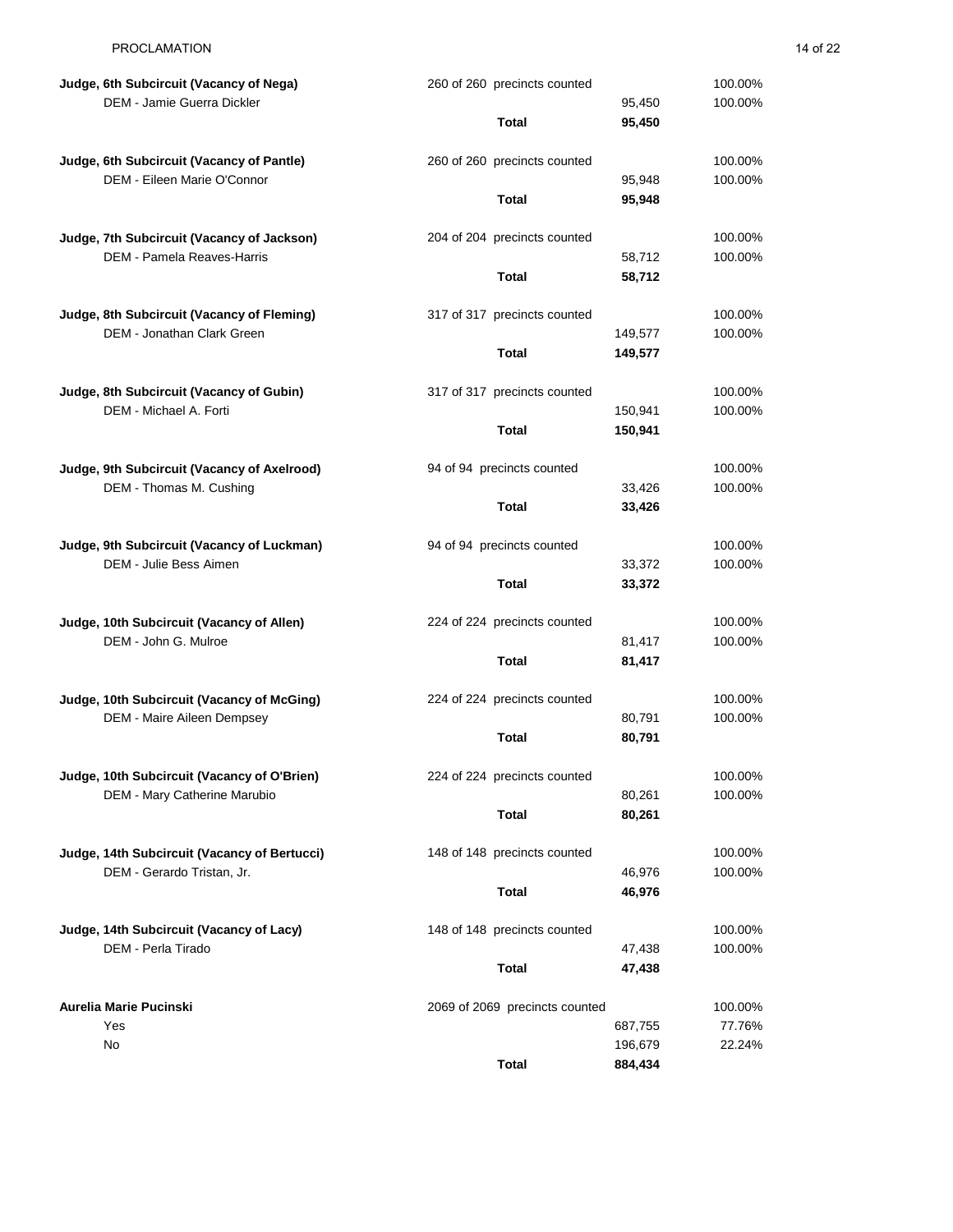| <b>Mary Katherine Rochford</b><br>Yes | 2069 of 2069 precincts counted | 614,820            | 100.00%<br>75.29% |
|---------------------------------------|--------------------------------|--------------------|-------------------|
| No                                    | Total                          | 201,798<br>816,618 | 24.71%            |
|                                       |                                |                    |                   |
| <b>Michael P. Toomin</b>              | 2069 of 2069 precincts counted |                    | 100.00%           |
| Yes                                   |                                | 514,915            | 59.06%            |
| No                                    |                                | 356,967            | 40.94%            |
|                                       | <b>Total</b>                   | 871,882            |                   |
| James Patrick Flannery, Jr.           | 2069 of 2069 precincts counted |                    | 100.00%           |
| Yes                                   |                                | 617,430            | 74.88%            |
| No                                    |                                | 207,118            | 25.12%            |
|                                       | <b>Total</b>                   | 824,548            |                   |
| <b>Mary Ellen Coghlan</b>             | 2069 of 2069 precincts counted |                    | 100.00%           |
| Yes                                   |                                | 628,547            | 76.70%            |
| No                                    |                                | 190,936            | 23.30%            |
|                                       | <b>Total</b>                   | 819,483            |                   |
| <b>Shelley Lynn Sutker-Dermer</b>     | 2069 of 2069 precincts counted |                    | 100.00%           |
| Yes                                   |                                | 614,610            | 75.50%            |
| No                                    |                                | 199,411            | 24.50%            |
|                                       | <b>Total</b>                   | 814,021            |                   |
| Patricia Manila Martin                | 2069 of 2069 precincts counted |                    | 100.00%           |
| Yes                                   |                                | 513,809            | 62.90%            |
| No                                    |                                | 303,082            | 37.10%            |
|                                       | <b>Total</b>                   | 816,891            |                   |
| Kenneth J. Wadas                      | 2069 of 2069 precincts counted |                    | 100.00%           |
| Yes                                   |                                | 514,196            | 62.88%            |
| No                                    |                                | 303,574            | 37.12%            |
|                                       | <b>Total</b>                   | 817,770            |                   |
| Gregory J. Wojkowski                  | 2069 of 2069 precincts counted |                    | 100.00%           |
| Yes                                   |                                | 582,370            | 71.77%            |
| No                                    |                                | 229,037            | 28.23%            |
|                                       | <b>Total</b>                   | 811,407            |                   |
| Robert E. Gordon                      | 2069 of 2069 precincts counted |                    | 100.00%           |
| Yes                                   |                                | 649,161            | 79.78%            |
| No                                    |                                | 164,494            | 20.22%            |
|                                       | <b>Total</b>                   | 813,655            |                   |
| <b>Lewis Nixon</b>                    | 2069 of 2069 precincts counted |                    | 100.00%           |
| Yes                                   |                                | 621,645            | 77.00%            |
| No                                    |                                | 185,690            | 23.00%            |
|                                       | <b>Total</b>                   | 807,335            |                   |
| <b>Margaret Ann Brennan</b>           | 2069 of 2069 precincts counted |                    | 100.00%           |
| Yes                                   |                                | 580,862            | 71.41%            |
| No                                    |                                | 232,596            | 28.59%            |
|                                       | <b>Total</b>                   | 813,458            |                   |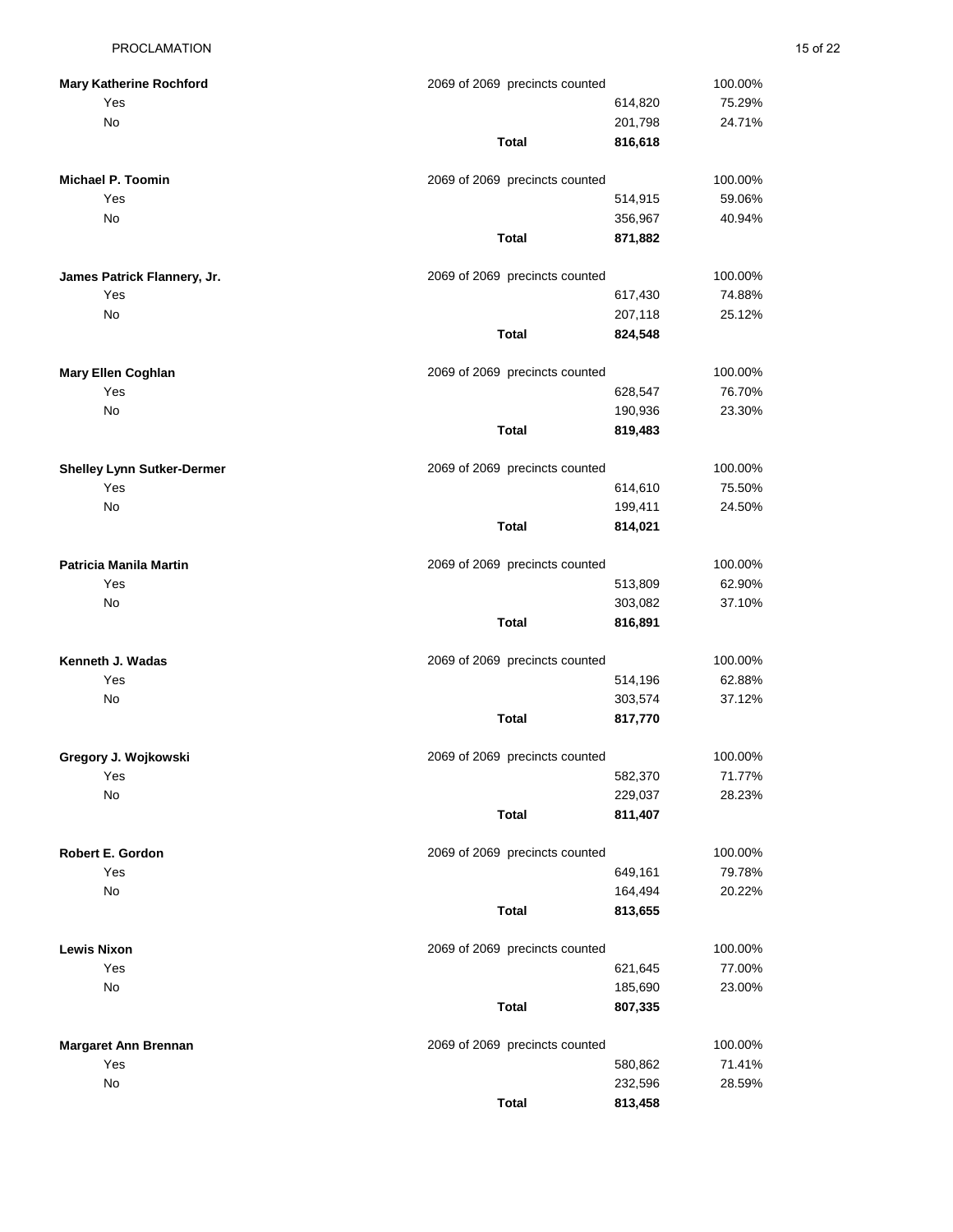| Janet Adams Brosnahan     | 2069 of 2069 precincts counted |         | 100.00% |
|---------------------------|--------------------------------|---------|---------|
| Yes                       |                                | 615,184 | 76.38%  |
| No                        |                                | 190,242 | 23.62%  |
|                           | <b>Total</b>                   | 805,426 |         |
| Peter A. Felice           | 2069 of 2069 precincts counted |         | 100.00% |
| Yes                       |                                | 563,888 | 70.55%  |
| No                        |                                | 235,407 | 29.45%  |
|                           | <b>Total</b>                   | 799,295 |         |
| Kerry M. Kennedy          | 2069 of 2069 precincts counted |         | 100.00% |
| Yes                       |                                | 569,457 | 70.02%  |
| No                        |                                | 243,830 | 29.98%  |
|                           | <b>Total</b>                   | 813,287 |         |
| <b>Casandra Lewis</b>     | 2069 of 2069 precincts counted |         | 100.00% |
| Yes                       |                                | 634,930 | 78.44%  |
| No                        |                                | 174,523 | 21.56%  |
|                           | <b>Total</b>                   | 809,453 |         |
| Laura Marie Sullivan      | 2069 of 2069 precincts counted |         | 100.00% |
| Yes                       |                                | 578,771 | 71.58%  |
| No                        |                                | 229,787 | 28.42%  |
|                           | <b>Total</b>                   | 808,558 |         |
| Raul Vega                 | 2069 of 2069 precincts counted |         | 100.00% |
| Yes                       |                                | 620,460 | 76.64%  |
| No                        |                                | 189,093 | 23.36%  |
|                           | <b>Total</b>                   | 809,553 |         |
| Michael B. Hyman          | 2069 of 2069 precincts counted |         | 100.00% |
| Yes                       |                                | 621,144 | 77.21%  |
| No                        |                                | 183,328 | 22.79%  |
|                           | <b>Total</b>                   | 804,472 |         |
| Joan E. Powell            | 2069 of 2069 precincts counted |         | 100.00% |
| Yes                       |                                | 622,022 | 77.71%  |
| No                        |                                | 178,409 | 22.29%  |
|                           | <b>Total</b>                   | 800,431 |         |
| Patrick J. Sherlock       | 2069 of 2069 precincts counted |         | 100.00% |
| Yes                       |                                | 552,262 | 69.09%  |
| No                        |                                | 247,084 | 30.91%  |
|                           | <b>Total</b>                   | 799,346 |         |
| <b>Maureen Ward Kirby</b> | 2069 of 2069 precincts counted |         | 100.00% |
| Yes                       |                                | 636,605 | 79.72%  |
| No                        |                                | 161,902 | 20.28%  |
|                           | <b>Total</b>                   | 798,507 |         |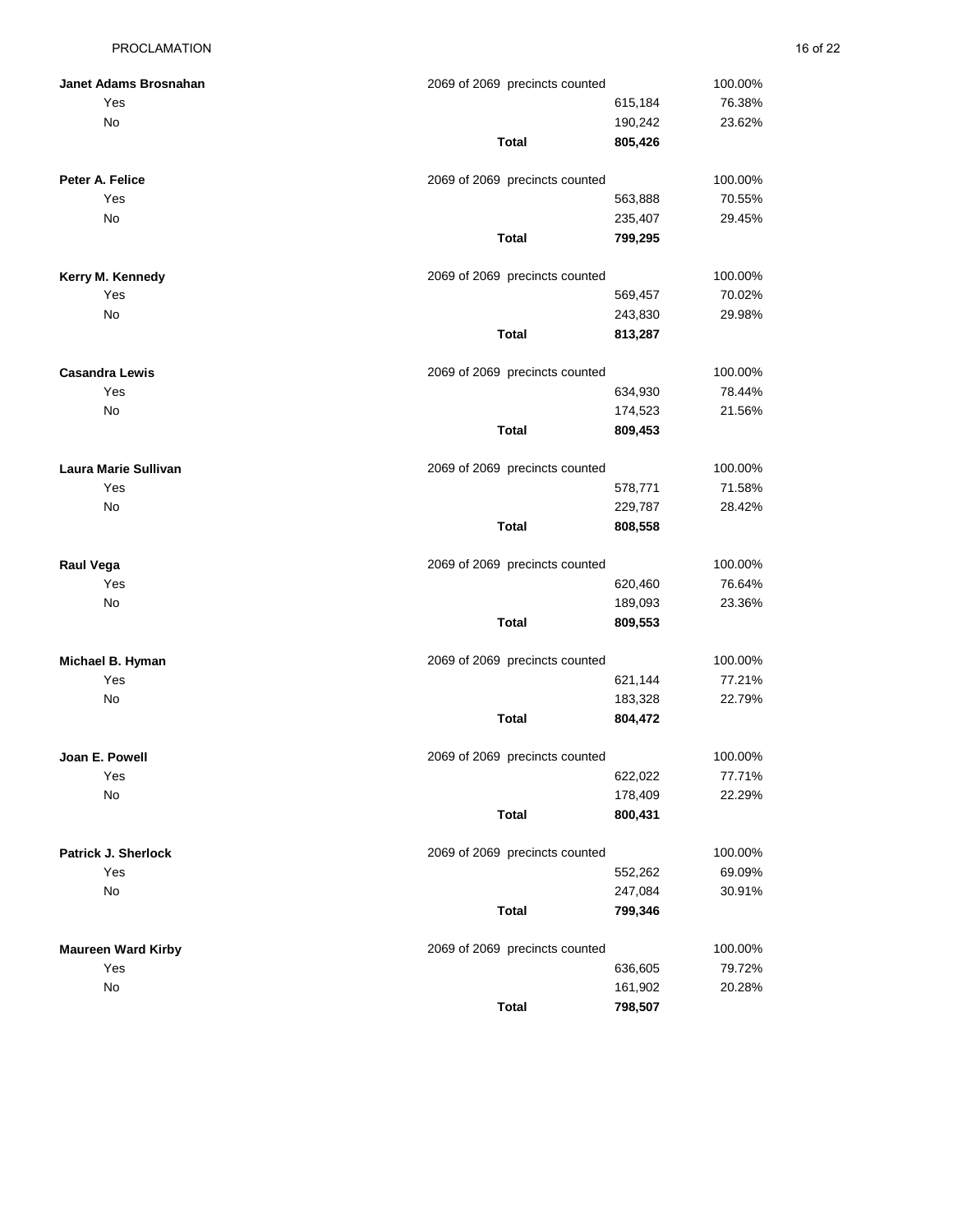| <b>Edward A. Arce</b>             | 2069 of 2069 precincts counted | 100.00% |
|-----------------------------------|--------------------------------|---------|
| Yes                               | 594,784                        | 74.86%  |
| No                                | 199,781                        | 25.14%  |
|                                   | <b>Total</b><br>794,565        |         |
| James N. O'Hara                   | 2069 of 2069 precincts counted | 100.00% |
| Yes                               | 602,538                        | 75.26%  |
| No                                | 198,100                        | 24.74%  |
|                                   | <b>Total</b><br>800,638        |         |
| <b>Mauricio Araujo</b>            | 2069 of 2069 precincts counted | 100.00% |
| Yes                               | 387,622                        | 46.79%  |
| No                                | 440,881                        | 53.21%  |
|                                   | Total<br>828,503               |         |
| Thomas J. Byrne                   | 2069 of 2069 precincts counted | 100.00% |
| Yes                               | 549,382                        | 68.56%  |
| No                                | 251,968                        | 31.44%  |
|                                   | Total<br>801,350               |         |
| <b>Ann Collins-Dole</b>           | 2069 of 2069 precincts counted | 100.00% |
| Yes                               | 638,018                        | 79.95%  |
| No                                | 160,001                        | 20.05%  |
|                                   | <b>Total</b><br>798,019        |         |
| Donna L. Cooper                   | 2069 of 2069 precincts counted | 100.00% |
| Yes                               | 656,884                        | 81.89%  |
| No                                | 145,318                        | 18.11%  |
|                                   | <b>Total</b><br>802,202        |         |
| Anna Helen Demacopoulos           | 2069 of 2069 precincts counted | 100.00% |
| Yes                               | 553,046                        | 68.55%  |
| No                                | 253,730                        | 31.45%  |
|                                   | <b>Total</b><br>806,776        |         |
| Diana L. Kenworthy                | 2069 of 2069 precincts counted | 100.00% |
| Yes                               | 632,058                        | 79.06%  |
| No                                | 167,405                        | 20.94%  |
|                                   | <b>Total</b><br>799,463        |         |
| Pamela Elizabeth Loza             | 2069 of 2069 precincts counted | 100.00% |
| Yes                               | 639,383                        | 79.52%  |
| No                                | 164,620                        | 20.48%  |
|                                   | <b>Total</b><br>804,003        |         |
| <b>Jackie Marie Portman-Brown</b> | 2069 of 2069 precincts counted | 100.00% |
| Yes                               | 486,634                        | 58.92%  |
| No                                | 339,294                        | 41.08%  |
|                                   | <b>Total</b><br>825,928        |         |
| Dominique C. Ross                 | 2069 of 2069 precincts counted | 100.00% |
| Yes                               | 625,079                        | 77.74%  |
| No                                | 179,005                        | 22.26%  |

**Total 804,084**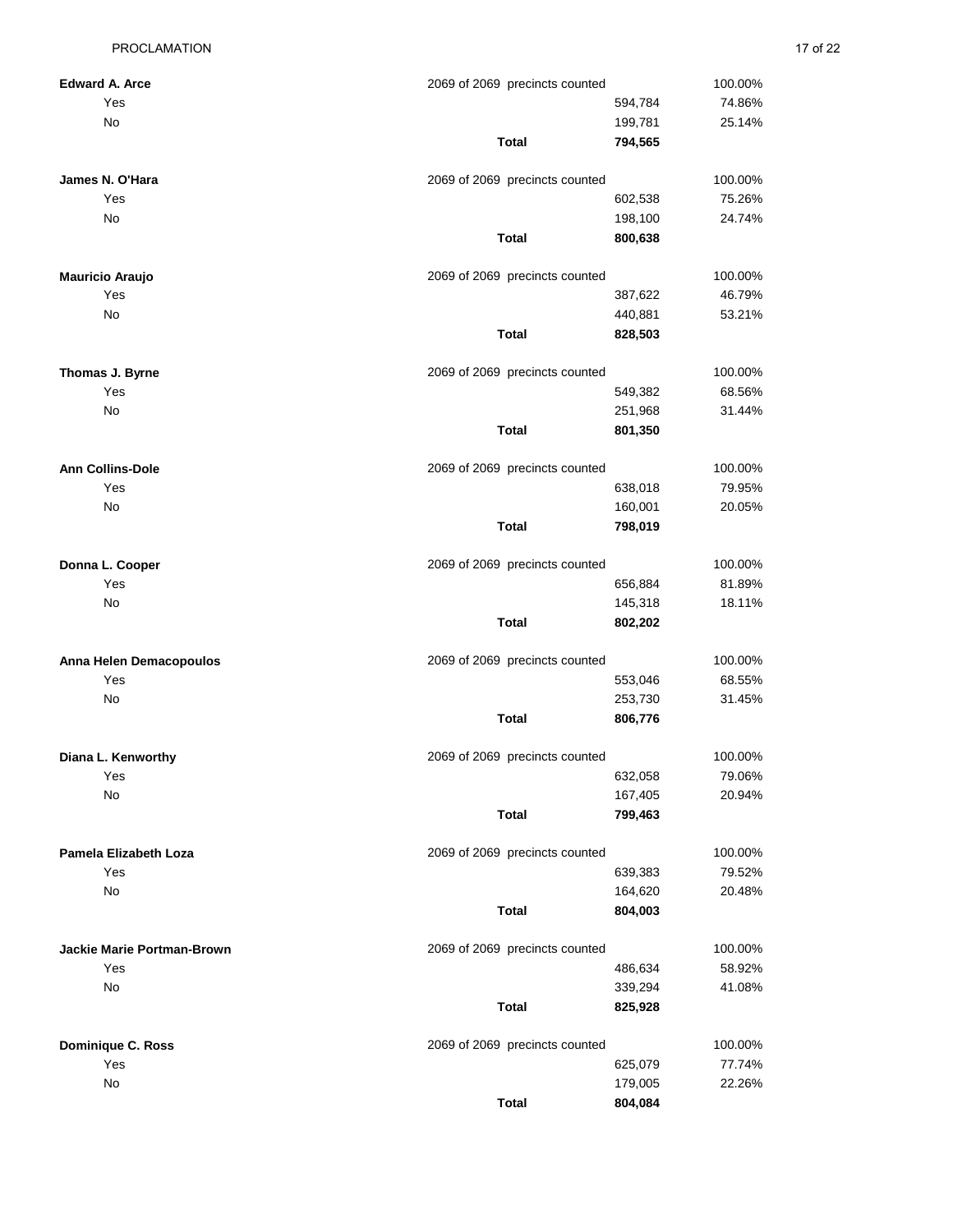| Kristyna Colleen Ryan           | 2069 of 2069 precincts counted |                    | 100.00% |
|---------------------------------|--------------------------------|--------------------|---------|
| Yes                             |                                | 632,572            | 79.11%  |
| No                              |                                | 167,062            | 20.89%  |
|                                 | <b>Total</b>                   | 799,634            |         |
| Debra B. Walker                 | 2069 of 2069 precincts counted |                    | 100.00% |
| Yes                             |                                | 660,414            | 82.16%  |
| No                              |                                | 143,419            | 17.84%  |
|                                 | <b>Total</b>                   | 803,833            |         |
| Ursula Walowski                 | 2069 of 2069 precincts counted |                    | 100.00% |
| Yes                             |                                | 597,338            | 74.44%  |
| No                              |                                | 205,078            | 25.56%  |
|                                 | <b>Total</b>                   | 802,416            |         |
| Anthony C. "Tony" Kyriakopoulos | 2069 of 2069 precincts counted |                    | 100.00% |
| Yes                             |                                | 573,575            | 71.82%  |
| No                              |                                | 225,040            | 28.18%  |
|                                 | Total                          | 798,615            |         |
| <b>Caroline Kate Moreland</b>   | 2069 of 2069 precincts counted |                    | 100.00% |
| Yes                             |                                | 594,456            | 74.50%  |
| No                              |                                | 203,484            | 25.50%  |
|                                 | <b>Total</b>                   | 797,940            |         |
| Thomas J. Carroll               | 2069 of 2069 precincts counted |                    | 100.00% |
| Yes                             |                                | 602,168            | 75.44%  |
| No                              |                                | 196,043            | 24.56%  |
|                                 | <b>Total</b>                   | 798,211            |         |
| Cynthia Y. Cobbs                | 2069 of 2069 precincts counted |                    | 100.00% |
| Yes                             |                                | 660,564            | 81.97%  |
| No                              |                                | 145,295            | 18.03%  |
|                                 | Total                          | 805,859            |         |
| Daniel J. Kubasiak              | 2069 of 2069 precincts counted |                    | 100.00% |
| Yes                             |                                | 506,390            | 62.98%  |
| No                              |                                | 297,604            | 37.02%  |
|                                 | <b>Total</b>                   | 803,994            |         |
| Andrea M. Buford                | 2069 of 2069 precincts counted |                    | 100.00% |
| Yes                             |                                | 641,646            | 80.42%  |
| No                              | <b>Total</b>                   | 156,175<br>797,821 | 19.58%  |
|                                 |                                |                    |         |
| Pamela McLean Meyerson          | 2069 of 2069 precincts counted |                    | 100.00% |
| Yes                             |                                | 636,250            | 79.85%  |
| No                              |                                | 160,558            | 20.15%  |
|                                 | <b>Total</b>                   | 796,808            |         |
| <b>Chris Lawler</b>             | 2069 of 2069 precincts counted |                    | 100.00% |
| Yes                             |                                | 597,971            | 75.28%  |

24.72%

**Total 794,345**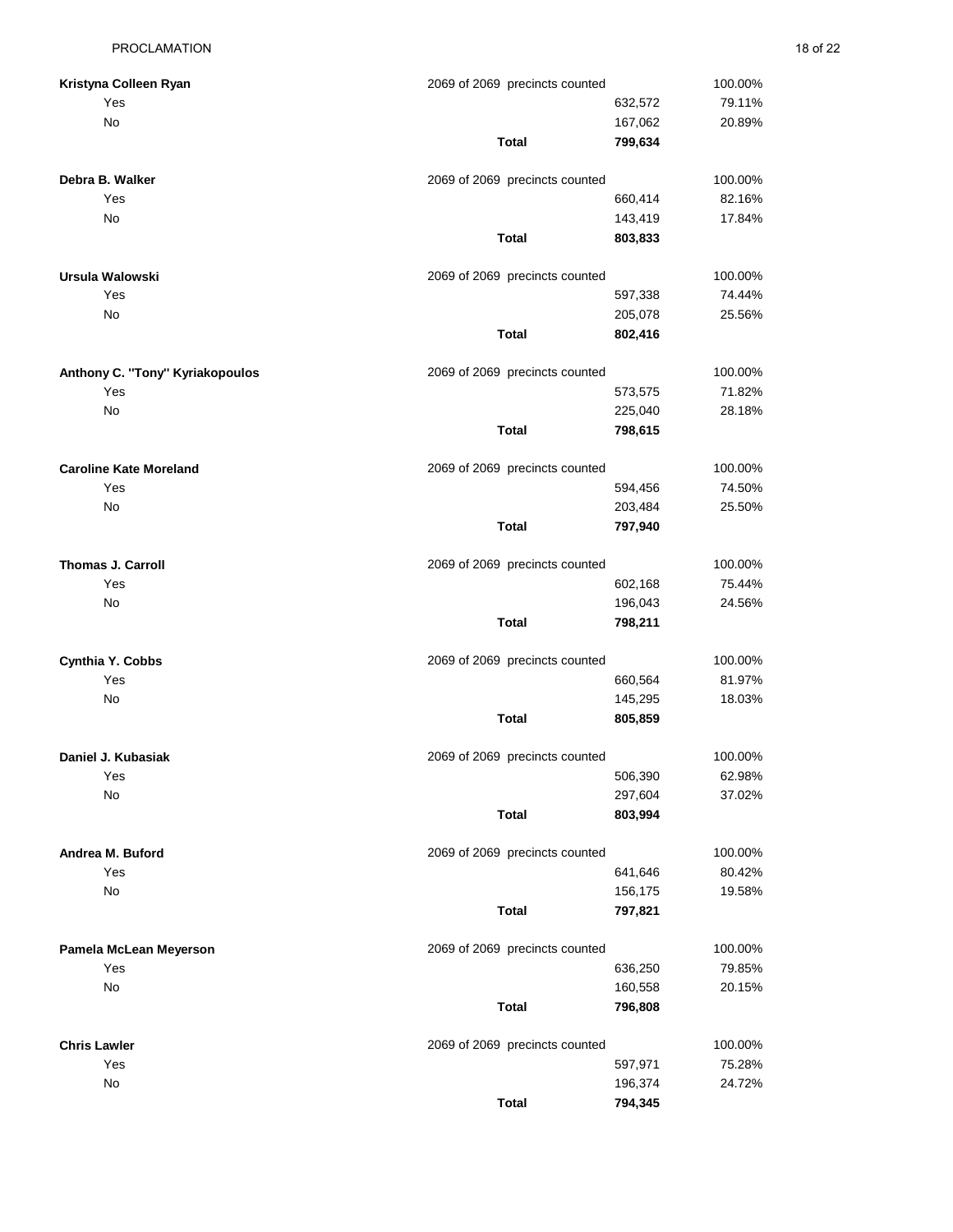| John Michael Allegretti       | 2069 of 2069 precincts counted | 100.00% |
|-------------------------------|--------------------------------|---------|
| Yes                           | 571,789                        | 71.94%  |
| No                            | 223,058                        | 28.06%  |
|                               | Total<br>794,847               |         |
| <b>Kristal Rivers</b>         | 2069 of 2069 precincts counted | 100.00% |
| Yes                           | 631,721                        | 78.91%  |
| No                            | 168,791                        | 21.09%  |
|                               | <b>Total</b><br>800,512        |         |
| <b>Steven G. Watkins</b>      | 2069 of 2069 precincts counted | 100.00% |
| Yes                           | 621,782                        | 78.08%  |
| No                            | 174,549                        | 21.92%  |
|                               | Total<br>796,331               |         |
| Abbey Fishman Romanek         | 2069 of 2069 precincts counted | 100.00% |
| Yes                           | 615,679                        | 77.27%  |
| No                            | 181,134                        | 22.73%  |
|                               | <b>Total</b><br>796,813        |         |
| William B. Raines             | 2069 of 2069 precincts counted | 100.00% |
| Yes                           | 591,633                        | 74.39%  |
| No                            | 203,732                        | 25.61%  |
|                               | Total<br>795,365               |         |
| <b>Judith Rice</b>            | 2069 of 2069 precincts counted | 100.00% |
| Yes                           | 633,289                        | 78.96%  |
| No                            | 168,748                        | 21.04%  |
|                               | <b>Total</b><br>802,037        |         |
| <b>Patrick Kevin Coughlin</b> | 2069 of 2069 precincts counted | 100.00% |
| Yes                           | 586,270                        | 73.64%  |
| No                            | 209,812                        | 26.36%  |
|                               | <b>Total</b><br>796,082        |         |
| John Curry                    | 2069 of 2069 precincts counted | 100.00% |
| Yes                           | 587,151                        | 73.70%  |
| No                            | 209,483                        | 26.30%  |
|                               | <b>Total</b><br>796,634        |         |
| Megan Elizabeth Goldish       | 2069 of 2069 precincts counted | 100.00% |
| Yes                           | 560,764                        | 69.37%  |
| No                            | 247,656                        | 30.63%  |
|                               | <b>Total</b><br>808,420        |         |
| Anjana Hansen                 | 2069 of 2069 precincts counted | 100.00% |
| Yes                           | 612,785                        | 77.47%  |
| No                            | 178,184                        | 22.53%  |
|                               | <b>Total</b><br>790,969        |         |
| Robert D. Kuzas               | 2069 of 2069 precincts counted | 100.00% |
| Yes                           | 545,920                        | 69.40%  |
| No                            | 240,669                        | 30.60%  |
|                               | <b>Total</b><br>786,589        |         |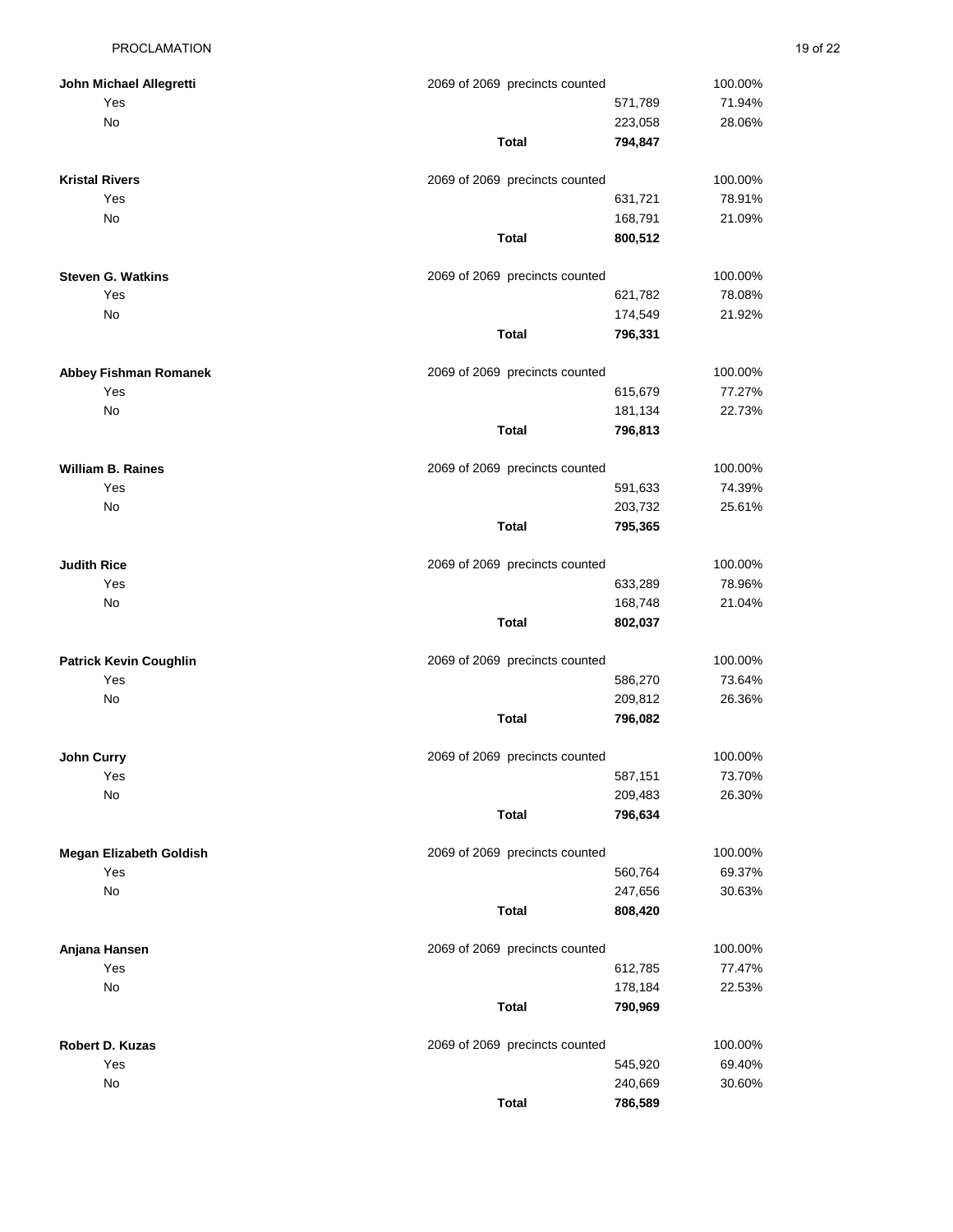**John J. Mahoney** 

**Maritza Martinez** 

**Terrence J. McGuire** 

| <b>PROCLAMATION</b>  |                                |         |         | 20 of 22 |
|----------------------|--------------------------------|---------|---------|----------|
| <b>Mahoney</b>       | 2069 of 2069 precincts counted |         | 100.00% |          |
| Yes                  |                                | 461,620 | 57.49%  |          |
| No                   |                                | 341,327 | 42.51%  |          |
|                      | Total                          | 802,947 |         |          |
| <b>Martinez</b>      | 2069 of 2069 precincts counted |         | 100.00% |          |
| Yes                  |                                | 658,611 | 82.27%  |          |
| No                   |                                | 141,954 | 17.73%  |          |
|                      | <b>Total</b>                   | 800,565 |         |          |
| e J. McGuire         | 2069 of 2069 precincts counted |         | 100.00% |          |
| Yes                  |                                | 616,796 | 78.54%  |          |
| No                   |                                | 168,503 | 21.46%  |          |
|                      | <b>Total</b>                   | 785,299 |         |          |
| <b>Anne Mitchell</b> | 2069 of 2069 precincts counted |         | 100.00% |          |

| <b>Bridget Anne Mitchell</b> | 2069 of 2069 precincts counted |         | 100.00% |  |
|------------------------------|--------------------------------|---------|---------|--|
| Yes                          |                                | 643,534 | 81.53%  |  |
| No                           | 145,818                        |         | 18.47%  |  |
|                              | <b>Total</b>                   | 789,352 |         |  |
| James Paul Pieczonka         | 2069 of 2069 precincts counted |         | 100.00% |  |
| Yes                          |                                | 543,130 | 69.05%  |  |
| No.                          |                                | 243.414 | 30.95%  |  |
|                              | <b>Total</b>                   | 786,544 |         |  |
| Diana Rosario                | 2069 of 2069 precincts counted |         | 100.00% |  |

| Yes                      |                                | 533,547 | 65.72%  |
|--------------------------|--------------------------------|---------|---------|
| <b>No</b>                |                                | 278,276 | 34.28%  |
|                          | Total                          | 811,823 |         |
| Patricia O'Brien Sheahan | 2069 of 2069 precincts counted |         | 100.00% |
| Yes                      |                                | 639,339 | 79.78%  |

| .  |  |    | $-0.00$ |
|----|--|----|---------|
| No |  |    | 162,074 |
|    |  | __ | .       |

| <b>Broadband</b> | 2069 of 2069 precincts counted |
|------------------|--------------------------------|
| Yes              | 948,756                        |
| No               | 106,803                        |

| ⊶itv∴ | Plan |
|-------|------|
|-------|------|

- 
- 
- - -

|                               | <b>Total</b>                   | 1,055,559 |         |
|-------------------------------|--------------------------------|-----------|---------|
| <b>City Plan</b>              | 2069 of 2069 precincts counted |           | 100.00% |
| Yes                           |                                | 917,439   | 87.91%  |
| <b>No</b>                     |                                | 126,132   | 12.09%  |
|                               | <b>Total</b>                   | 1,043,571 |         |
| <b>Firearms</b>               | 2069 of 2069 precincts counted |           | 100.00% |
| Yes                           |                                | 844,772   | 78.98%  |
| No                            |                                | 224,883   | 21.02%  |
|                               | <b>Total</b>                   | 1,069,655 |         |
| <b>Mental Health District</b> | 66 of 66 precincts counted     |           | 100.00% |
| Yes                           |                                | 35,198    | 88.08%  |
| No                            |                                | 4,762     | 11.92%  |

**Total 39,960**

**Total 801,413**

20.22%

100.00% 89.88% 10.12%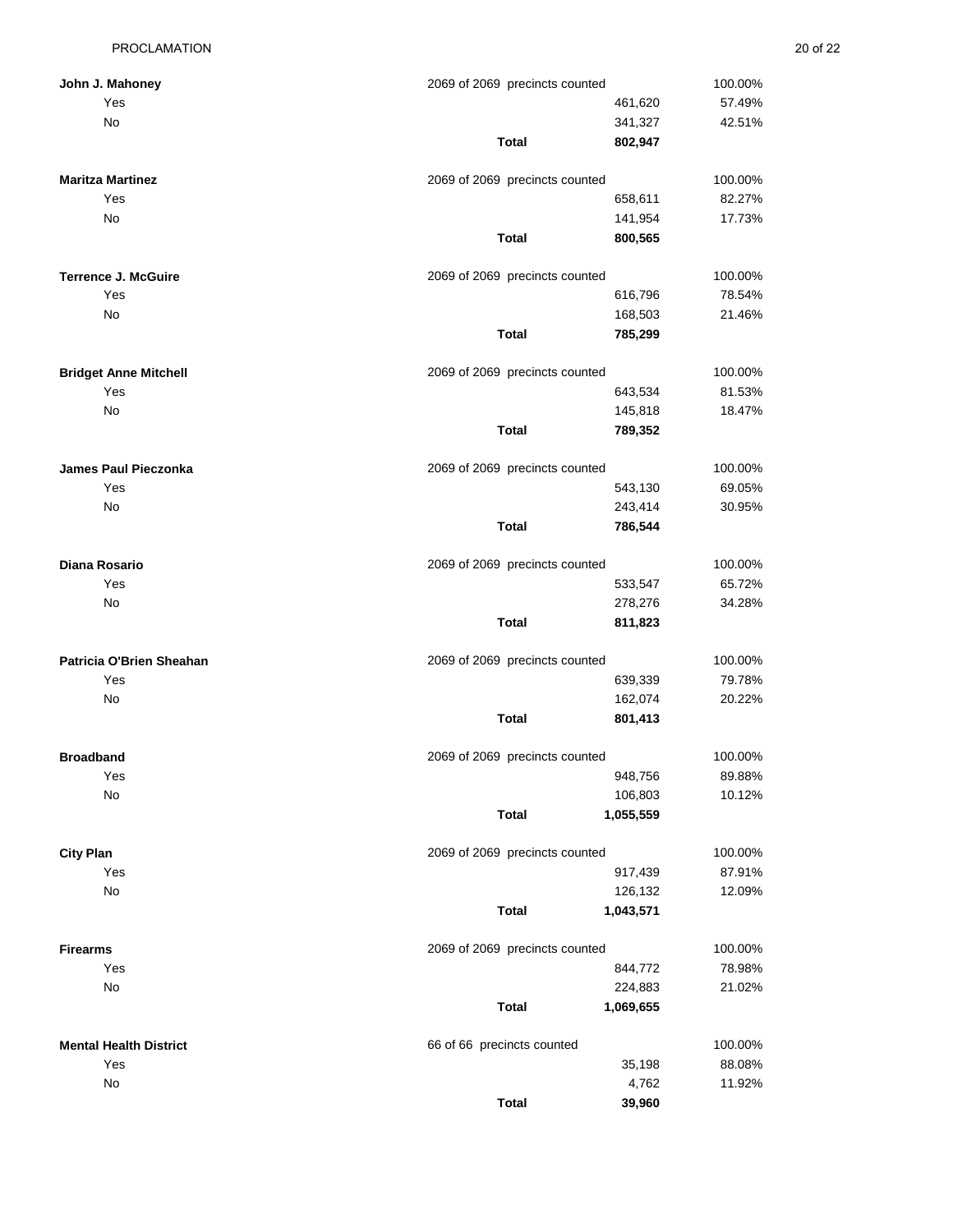| <b>Mental Health Tax</b>        | 66 of 66 precincts counted |        | 100.00% |
|---------------------------------|----------------------------|--------|---------|
| Yes                             |                            | 29,794 | 75.83%  |
| <b>No</b>                       |                            | 9,495  | 24.17%  |
|                                 | <b>Total</b>               | 39,289 |         |
| <b>Alcoholic Liquor W44 P16</b> | 1 of 1 precincts counted   |        | 100.00% |
| Yes                             |                            | 322    | 36.38%  |
| <b>No</b>                       |                            | 563    | 63.62%  |
|                                 | <b>Total</b>               | 885    |         |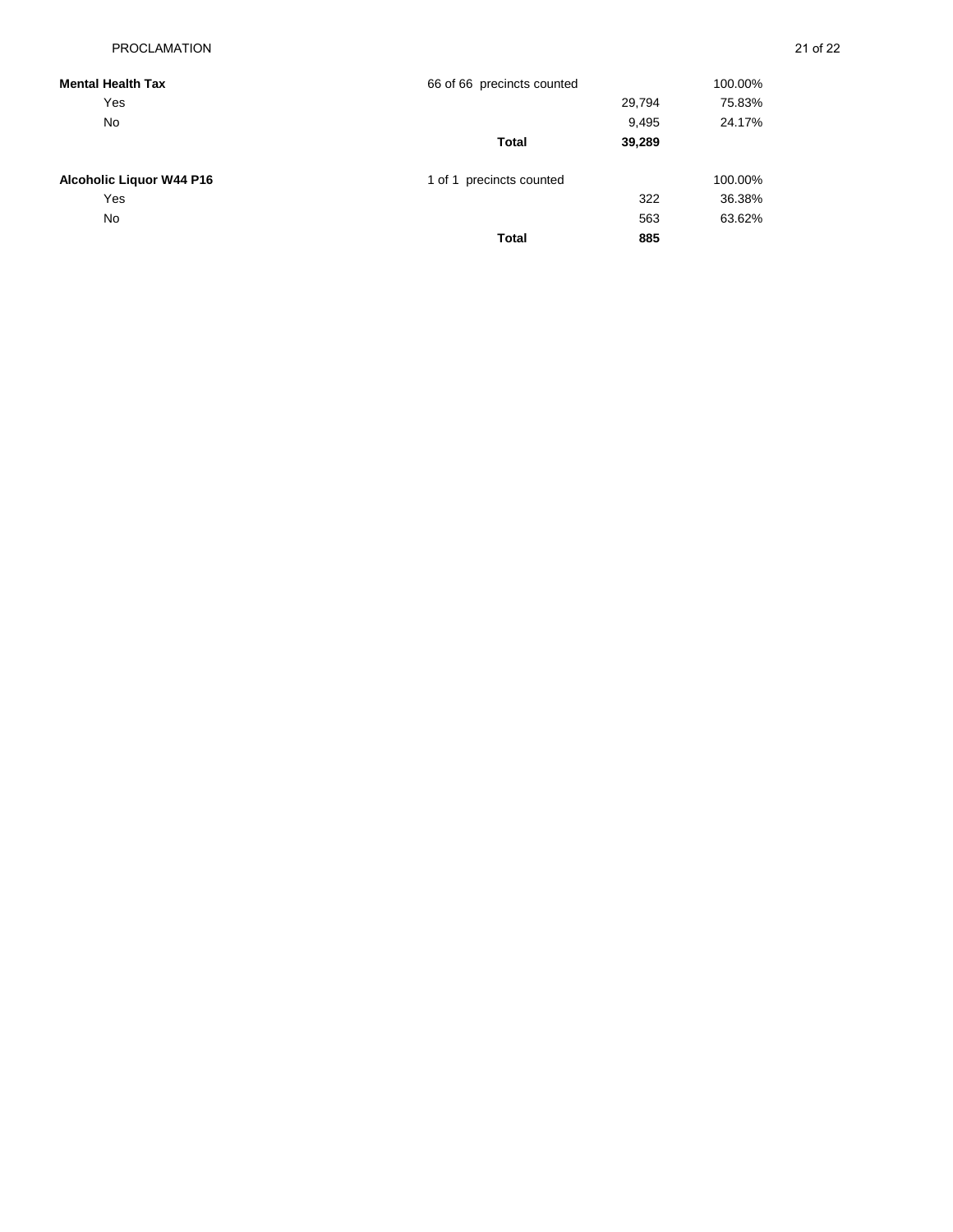

## CITY OF CHICAGO, ILLINOIS GENERAL ELECTION TUESDAY, NOVEMBER 3, 2020

Listed below are those persons who timely filed Declarations of Intent to be a Write-in Candidate for an office on the ballot.

## **TOTALS**

| <b>President</b>                                         | <b>Kasey Wells</b>          | $\mathbf{1}$     |
|----------------------------------------------------------|-----------------------------|------------------|
|                                                          | <b>Todd Cella</b>           | $\mathbf{0}$     |
|                                                          | <b>Mark Roberts Charles</b> | 17               |
|                                                          | Jade Simmons                | 20               |
| <b>U.S. Senator</b>                                      | Lowell Martin Seida         | $\mathbf{1}$     |
| <b>U.S. Representative 1st District</b>                  | Ruth Pellegrini             | 23               |
| U.S. Representative in Congress 5 <sup>th</sup> District | Frank Rowder                | $\overline{2}$   |
| U.S. Representative in Congress 7 <sup>th</sup> District | <b>Richard Mayers</b>       | $\bf{0}$         |
| U.S. Representative in Congress 9 <sup>th</sup> District | <b>Richard Mayers</b>       | $\boldsymbol{0}$ |
| IL State Senator 11 <sup>th</sup> District               | <b>Richard Mayers</b>       | $\overline{2}$   |
| IL State Representative 22 <sup>nd</sup> District        | <b>Richard Mayers</b>       | 6                |
| <b>IL State Representative 26<sup>nd</sup> District</b>  | Ranoule Tatum               | $\mathbf{1}$     |
| IL State Representative 28 <sup>th</sup> District        | Paris Walker Thomas         | 90               |
| IL State Representative 39 <sup>th</sup> District        | <b>Justin Tucker</b>        | $\boldsymbol{0}$ |
| IL Supreme Court Judge 1 <sup>th</sup> District          | <b>Richard Mayer</b>        | 31               |